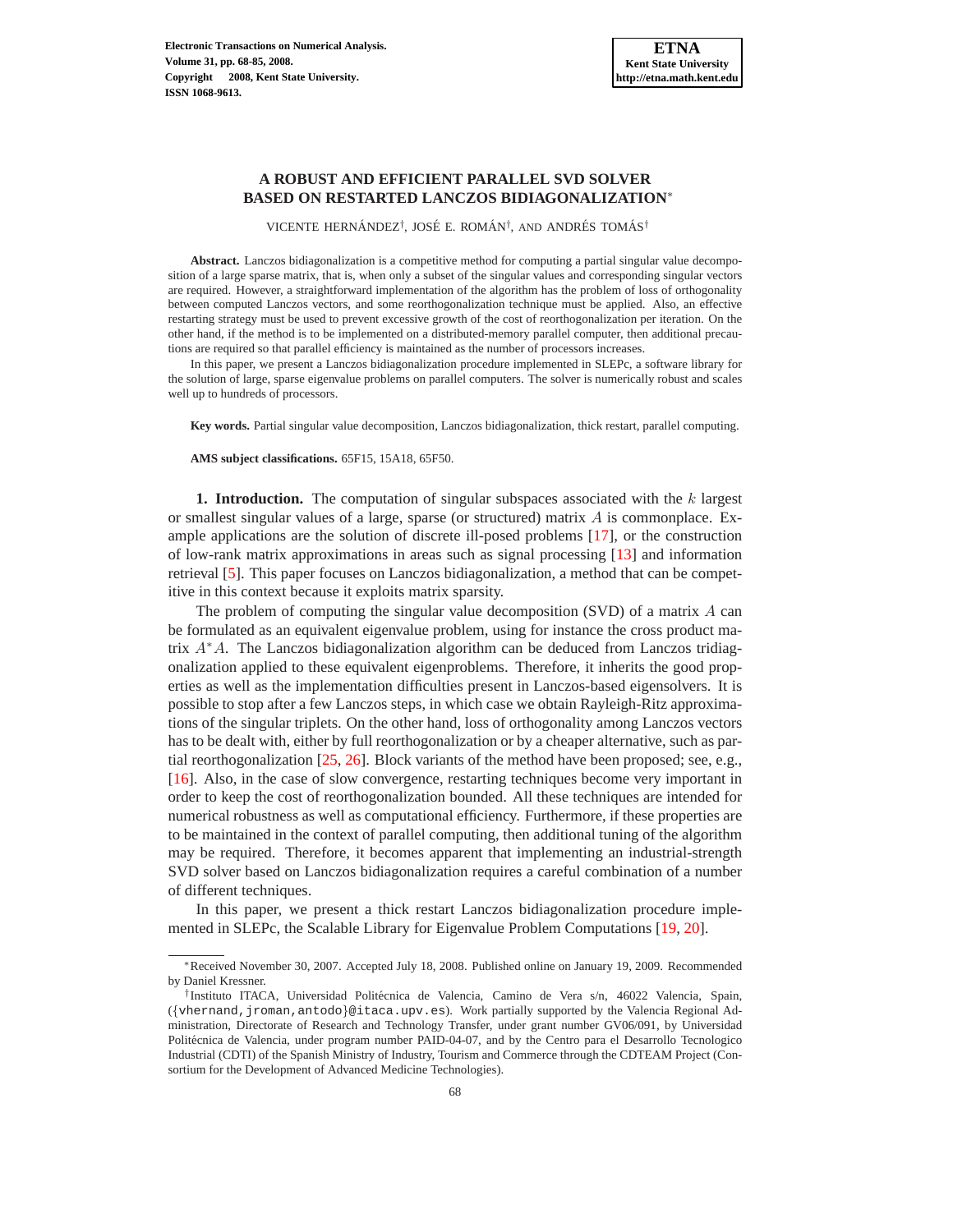**ETNA Kent State University http://etna.math.kent.edu**

#### PARALLEL SVD SOLVER BASED ON LANCZOS BIDIAGONALIZATION 69

The proposed Lanczos bidiagonalization algorithm is based on full reorthogonalization via iterated Classical Gram-Schmidt, and its main goal is to reduce the number of synchronization points in the parallel implementation, while maintaining numerical robustness and fast convergence. Some of the techniques presented here were also applied to the Arnoldi eigensolver in a previous work by the authors [\[18\]](#page-16-6). The implemented bidiagonalization algorithm is used as a basis for a thick-restarted SVD solver similar to that proposed by Baglama and Reichel [\[1\]](#page-16-7).

The text is organized as follows. First, Sections [2](#page-1-0)[-4](#page-6-0) provide a general description of the Lanczos bidiagonalization method, discuss how to deal with loss of orthogonality among Lanczos vectors, and review the thick-restarted strategy for singular value solvers. Then, Section [5](#page-8-0) gives some details about the SLEPc implementation. Finally, Sections [6](#page-12-0) and [7](#page-13-0) show some numerical and performance results obtained with this implementation.

<span id="page-1-0"></span>**2. Lanczos bidiagonalization.** The singular value decomposition of an  $m \times n$  complex matrix A can be written as

<span id="page-1-3"></span>
$$
A = U\Sigma V^*,\tag{2.1}
$$

where  $U = [u_1, \dots, u_m]$  is an  $m \times m$  unitary matrix  $(U^*U = I), V = [v_1, \dots, v_n]$  is an  $n \times n$ unitary matrix  $(V^*V = I)$ , and  $\Sigma$  is an  $m \times n$  diagonal matrix with nonnegative real diagonal entries  $\Sigma_{ii} = \sigma_i$ , for  $i = 1, ..., \min\{m, n\}$ . If A is real, U and V are real and orthogonal. The vectors  $u_i$  are called the left singular vectors, the  $v_i$  are the right singular vectors, and the  $\sigma_i$  are the singular values. In this work, we will assume without loss of generality that  $m \geq n$ . The singular values are labeled in descending order,  $\sigma_1 \geq \sigma_2 \geq \cdots \geq \sigma_n$ .

The problem of computing the singular triplets  $(\sigma_i, u_i, v_i)$  of A can be formulated as an eigenvalue problem involving a Hermitian matrix related to A, either

- 1. the *cross product* matrix, A<sup>∗</sup>A, or 2. the *cyclic* matrix,  $H(A) = \begin{bmatrix} 0 & A \\ A^* & 0 \end{bmatrix}$
- $A^*$  0 .

The singular values are the nonnegative square roots of the eigenvalues of the cross product matrix. This approach may imply a severe loss of accuracy in the smallest singular values. The cyclic matrix approach is an alternative procedure that avoids this problem, at the expense of significantly increasing the cost of the computation. Note that we could also consider the alternative cross product matrix  $AA^*$ , but that approach is unfeasible under the assumption that  $m \geq n$ .

Computing the cross product matrix explicitly is not recommended, especially in the case of A sparse. Bidiagonalization was proposed by Golub and Kahan [\[15\]](#page-16-8) as a way of tridiagonalizing the cross product matrix without forming it explicitly. Consider the decomposition

<span id="page-1-2"></span>
$$
A = P B Q^*,\tag{2.2}
$$

where P and Q are unitary matrices, and B is an  $m \times n$  upper bidiagonal matrix. Then the tridiagonal matrix  $B^*B$  is unitarily similar to  $A^*A$ . Additionally, specific methods exist (e.g., [\[11\]](#page-16-9)) that compute the singular values of B without forming  $B^*B$ . Therefore, after computing the SVD of  $B$ ,

<span id="page-1-1"></span>
$$
B = X\Sigma Y^*,\tag{2.3}
$$

it only remains to combine  $(2.3)$  and  $(2.2)$  to get the solution of the original problem  $(2.1)$ with  $U = PX$  and  $V = QY$ .

Bidiagonalization can be accomplished by means of Householder transformations or alternatively via Lanczos recurrences. The latter approach is more appropriate for sparse matrix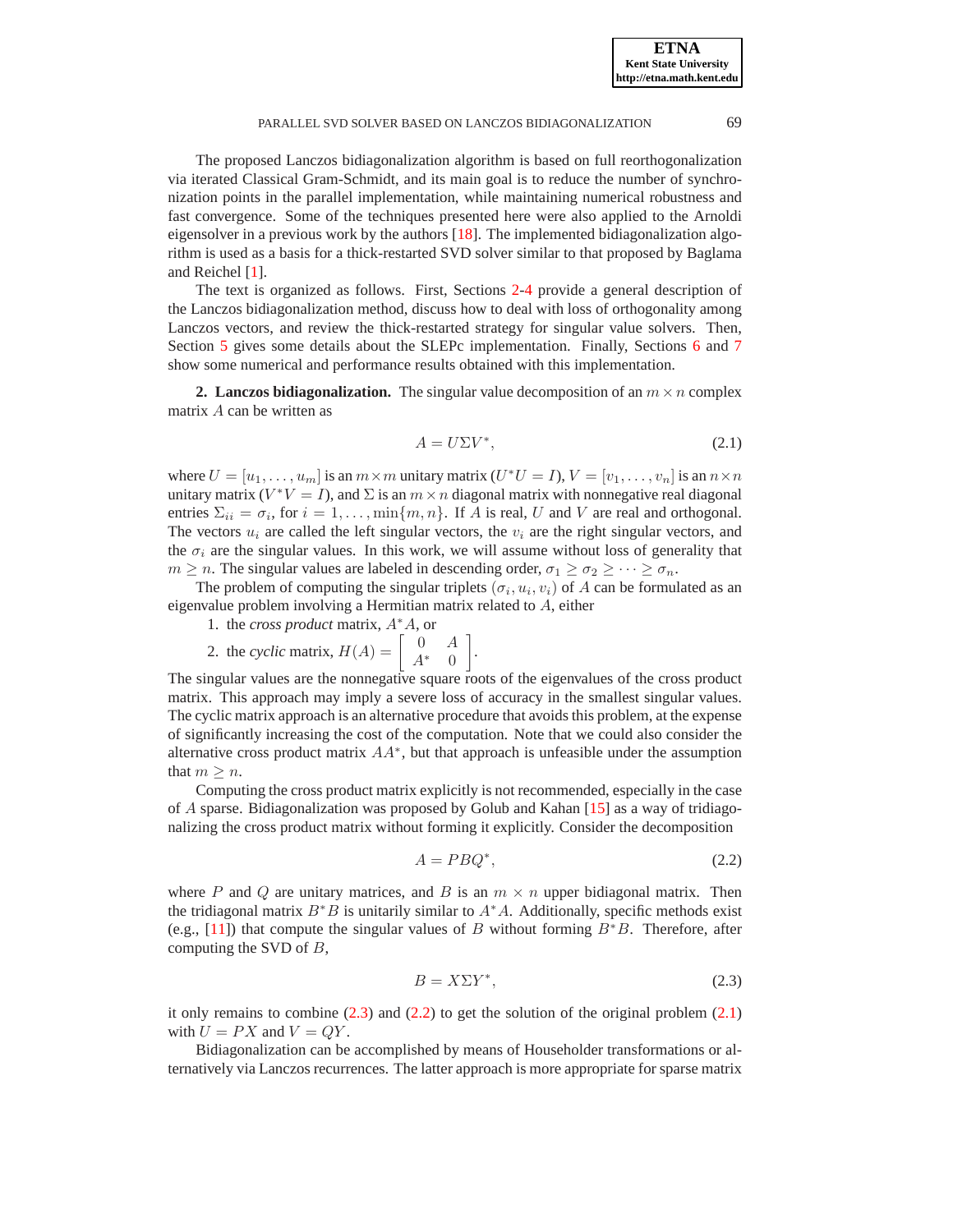**ETNA Kent State University http://etna.math.kent.edu**

## 70 V. HERNANDEZ, J. E. ROMAN AND A. TOMAS

computations and was already proposed in [\[15\]](#page-16-8), hence it is sometimes referred to as Golub-Kahan-Lanczos bidiagonalization.

The Lanczos bidiagonalization technique can be derived from several equivalent perspectives. Consider a compact version of  $(2.2)$ ,

$$
A = P_n B_n Q_n^*,
$$

where the zero rows of the bidiagonal matrix have been removed and, therefore,  $P_n$  is now an  $m \times n$  matrix with orthonormal columns,  $Q_n$  is a unitary matrix of order n that is equal to  $Q$  of [\(2.2\)](#page-1-2), and  $B_n$  is a square matrix of order n that can be written as

$$
B_{n} = P_{n}^{*} A Q_{n} = \begin{bmatrix} \alpha_{1} & \beta_{1} & & & \\ & \alpha_{2} & \beta_{2} & & \\ & & \alpha_{3} & \beta_{3} & \\ & & & \ddots & \ddots & \\ & & & & \alpha_{n-1} & \beta_{n-1} \\ & & & & & \alpha_{n} \end{bmatrix} .
$$
 (2.4)

<span id="page-2-0"></span>The coefficients of this matrix are real and given by  $\alpha_j = p_j^* A q_j$  and  $\beta_j = p_j^* A q_{j+1}$ , where  $p_j$ and  $q_j$  are the columns of  $P_n$  and  $Q_n$ , respectively. It is possible to derive a double recurrence to compute these coefficients together with the vectors  $p_j$  and  $q_j$ , since after choosing  $q_1$  as an arbitrary unit vector, the other columns of  $P_n$  and  $Q_n$  are determined uniquely (apart from a sign change, and assuming  $A$  has full rank and  $B_n$  is unreduced).

Pre-multiplying [\(2.4\)](#page-2-0) by  $P_n$ , we have the relation  $AQ_n = P_nB_n$ . Also, if we transpose both sides of [\(2.4\)](#page-2-0) and pre-multiply by  $Q_n$ , we obtain  $A^*P_n = Q_nB_n^*$ . Equating the first  $k < n$  columns of both relations results in

$$
AQ_k = P_k B_k,\tag{2.5}
$$

<span id="page-2-2"></span>
$$
A^* P_k = Q_k B_k^* + \beta_k q_{k+1} e_k^*,\tag{2.6}
$$

where  $B_k$  denotes the  $k \times k$  leading principal submatrix of  $B_n$ . Analogous expressions can be written in vector form by equating the  $j$ th column only,

<span id="page-2-4"></span>
$$
Aq_j = \beta_{j-1}p_{j-1} + \alpha_j p_j,
$$
  
\n
$$
A^*p_j = \alpha_j q_j + \beta_j q_{j+1}.
$$
\n(2.7)

These expressions directly yield the double recursion

$$
\alpha_j p_j = A q_j - \beta_{j-1} p_{j-1},\tag{2.8}
$$

<span id="page-2-1"></span>
$$
\beta_j q_{j+1} = A^* p_j - \alpha_j q_j, \qquad (2.9)
$$

with  $\alpha_j = ||Aq_j - \beta_{j-1}p_{j-1}||_2$  and  $\beta_j = ||A^*p_j - \alpha_jq_j||_2$ , since the columns of  $P_n$  and  $Q_n$  are normalized. The bidiagonalization algorithm is built from [\(2.8\)](#page-2-1) and [\(2.9\)](#page-2-1); see Algorithm [1.](#page-3-0)

Equations [\(2.5\)](#page-2-2) and [\(2.6\)](#page-2-2) can be combined by pre-multiplying the first one by  $A^*$ , resulting in

$$
A^* A Q_k = Q_k B_k^* B_k + \alpha_k \beta_k q_{k+1} e_k^*.
$$
 (2.10)

<span id="page-2-3"></span>The matrix  $B_k^*B_k$  is symmetric positive definite and tridiagonal. The conclusion is that Algorithm [1](#page-3-0) computes the same information as the Lanczos tridiagonalization algorithm applied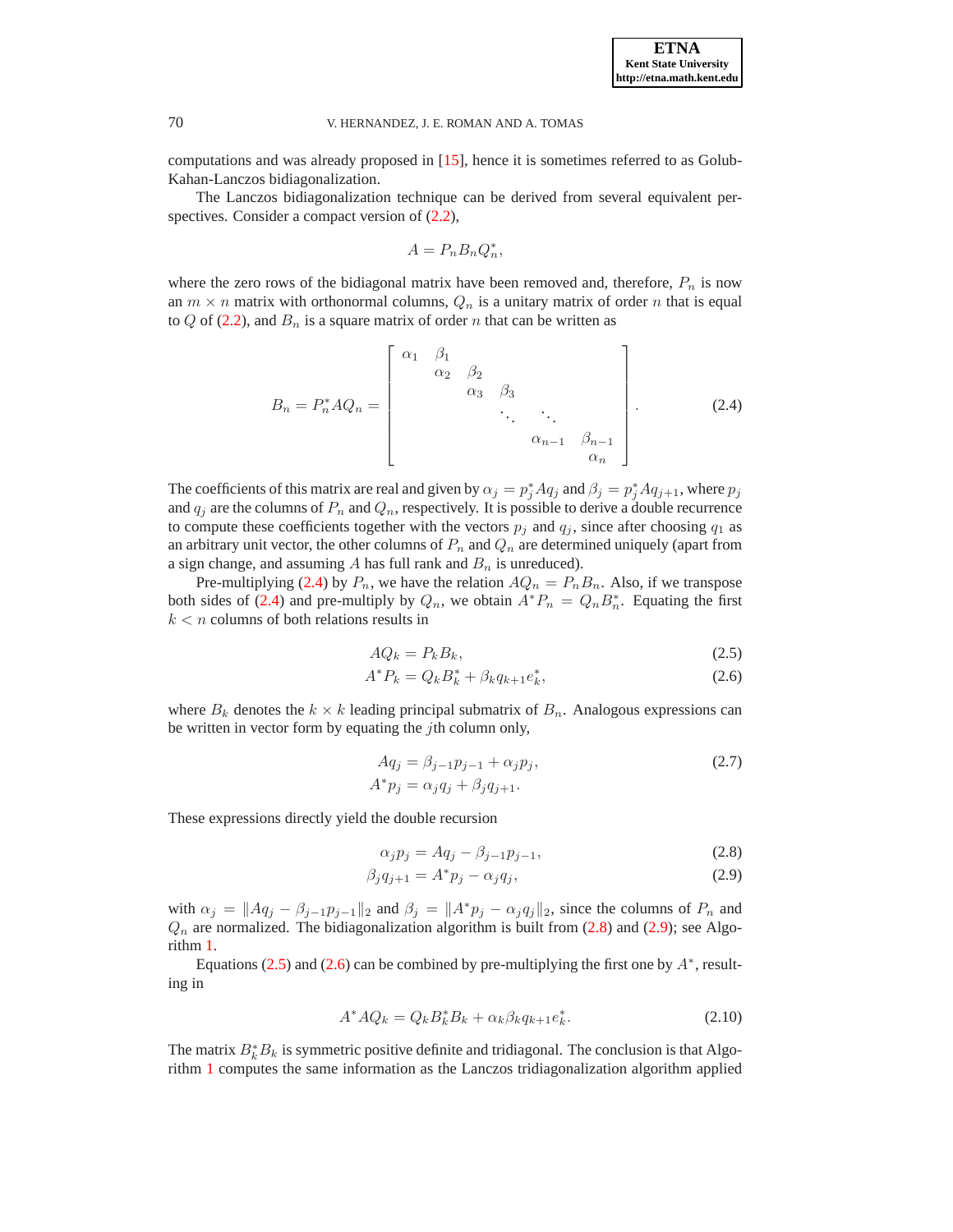<span id="page-3-0"></span>ALGORITHM 1 (Golub-Kahan-Lanczos Bidiagonalization).

Choose a unit-norm vector  $q_1$ Set  $\beta_0 = 0$ For  $j = 1, 2, ..., k$  $p_j = Aq_j - \beta_{j-1}p_{j-1}$  $\alpha_j = ||p_j||_2$  $p_j = p_j/\alpha_j$  $q_{j+1} = A^* p_j - \alpha_j q_j$  $\beta_j = ||q_{j+1}||_2$  $q_{j+1} = q_{j+1}/\beta_j$ end

to the Hermitian matrix  $A^*A$ . In particular, the right Lanczos vectors  $q_i$  computed by Algorithm [1](#page-3-0) constitute an orthonormal basis of the Krylov subspace

$$
\mathcal{K}_k(A^*A, q_1) = \text{span}\{q_1, A^*Aq_1, \dots, (A^*A)^{k-1}q_1\}.
$$

Another way of combining  $(2.5)$  and  $(2.6)$  is by pre-multiplying the second one by A, giving in this case the equation

$$
AA^*P_k = P_kB_kB_k^* + \beta_kAq_{k+1}e_k^*.
$$

In contrast to [\(2.10\)](#page-2-3), this equation does not represent a Lanczos decomposition, because the vector  $Aq_{k+1}$  is not orthogonal to  $P_k$ , in general. However, using [\(2.7\)](#page-2-4) we get

$$
AA^*P_k = P_kB_kB_k^* + \beta_k^2 p_k e_k^* + \beta_k \alpha_{k+1} p_{k+1} e_k^*
$$
  
=  $P_k (B_k B_k^* + \beta_k^2 e_k e_k^*) + \beta_k \alpha_{k+1} p_{k+1} e_k^*,$ 

where the matrix  $B_k B_k^* + \beta_k^2 e_k e_k^*$  $\stackrel{*}{\phantom{*}}_k$  is also symmetric positive definite and tridiagonal. Thus, a similar conclusion can be drawn for matrix  $AA^*$ , and the left Lanczos vectors  $p_j$  span the Krylov subspace  $\mathcal{K}_k(AA^*, p_1)$ .

There is an alternative way of deriving Algorithm [1,](#page-3-0) which further displays the intimate relation between Lanczos bidiagonalization and the usual three-term Lanczos tridiagonalization. The idea is to apply the standard Lanczos algorithm to the cyclic matrix,  $H(A)$ , with the special initial vector

$$
z_1 = \left[ \begin{array}{c} 0 \\ q_1 \end{array} \right].
$$

<span id="page-3-1"></span>It can be shown that the generated Lanczos vectors are then

$$
z_{2j-1} = \begin{bmatrix} 0 \\ q_j \end{bmatrix} \quad \text{and} \quad z_{2j} = \begin{bmatrix} p_j \\ 0 \end{bmatrix}, \tag{2.11}
$$

and that the projected matrix after 2k Lanczos steps is

$$
T_{2k} = \begin{bmatrix} 0 & \alpha_1 & & & & \\ \alpha_1 & 0 & \beta_1 & & & \\ & \beta_1 & 0 & \alpha_2 & & \\ & & \alpha_2 & 0 & \beta_2 & \\ & & & \beta_2 & 0 & \ddots & \\ & & & & \ddots & \ddots & \alpha_k \\ & & & & & \alpha_k & 0 \end{bmatrix}.
$$

**ETNA Kent State University http://etna.math.kent.edu**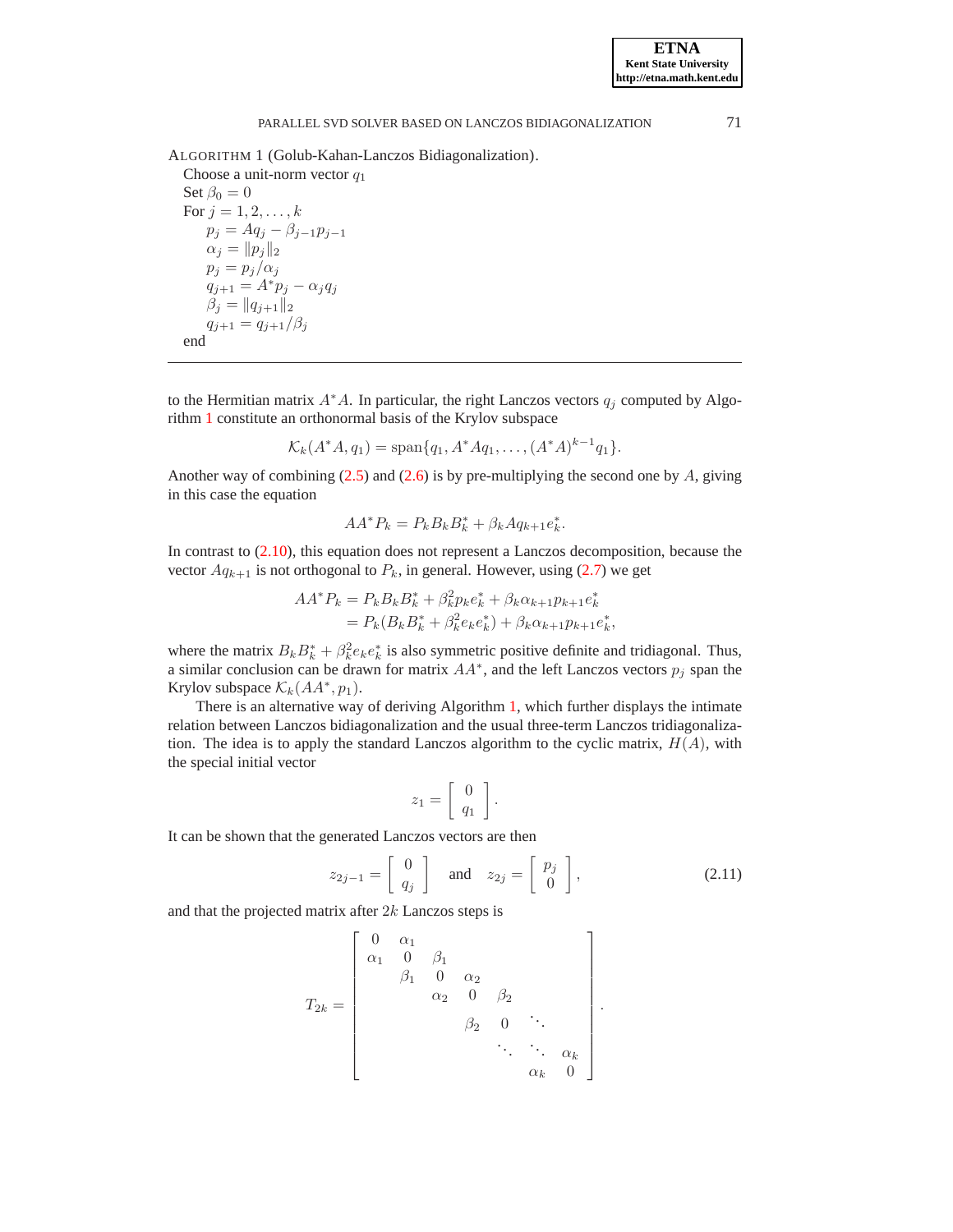That is, two steps of this procedure compute the same information as one step of Algorithm [1.](#page-3-0) Moreover, it is easy to show that there is an equivalence transformation with the odd-even permutation (also called perfect shuffle) that maps  $T_{2k}$  into the cyclic matrix  $H(B_k)$ . Note that, in a computer implementation, this procedure would require about twice as much storage as Algorithm [1,](#page-3-0) unless the zero components in the Lanczos vectors [\(2.11\)](#page-3-1) are not stored explicitly.

Due to these equivalences, all the properties and implementation considerations of Lanczos tridiagonalization (see [\[3\]](#page-16-10), [\[24\]](#page-17-2), [\[27\]](#page-17-3) or [\[29\]](#page-17-4)) carry over to Algorithm [1.](#page-3-0) In particular, error bounds for Ritz approximations can be computed very easily. After  $k$  Lanczos steps, the Ritz values  $\tilde{\sigma}_i$  (approximate singular values of A) are computed as the singular values of  $B_k$ , and the Ritz vectors are

$$
\tilde{u}_i = P_k x_i, \qquad \tilde{v}_i = Q_k y_i,
$$

where  $x_i$  and  $y_i$  are the left and right singular vectors of  $B_k$ . With these definitions, and equations  $(2.5)-(2.6)$  $(2.5)-(2.6)$ , it is easy to show that

$$
A\tilde{v}_i = \tilde{\sigma}_i \tilde{u}_i, \qquad A^* \tilde{u}_i = \tilde{\sigma}_i \tilde{v}_i + \beta_k q_{k+1} e_k^* x_i.
$$

The residual norm associated to the Ritz singular triplet  $(\tilde{\sigma}_i, \tilde{u}_i, \tilde{v}_i)$ , defined as

<span id="page-4-0"></span>
$$
||r_i||_2 = (||A\tilde{v}_i - \tilde{\sigma}_i \tilde{u}_i||_2^2 + ||A^* \tilde{u}_i - \tilde{\sigma}_i \tilde{v}_i||_2^2)^{\frac{1}{2}},
$$

can be cheaply computed as

$$
||r_i||_2 = \beta_k |e_k^* x_i|.
$$
 (2.12)

**3. Dealing with loss of orthogonality.** As in the case of the standard Lanczos tridiagonalization algorithm, Algorithm [1](#page-3-0) diverts from the expected behaviour when run in finite precision arithmetic. In particular, after a sufficient number of steps the Lanczos vectors start to lose their mutual orthogonality, and this happens together with the appearance of repeated and spurious Ritz values in the set of singular values of  $B_i$ .

The simplest cure for this loss of orthogonality is full orthogonalization. In Lanczos bidiagonalization, two sets of Lanczos vectors are computed, so full orthogonalization amounts to orthogonalizing vector  $p_i$  explicitly with respect to all the previously computed left Lanczos vectors, and orthogonalizing vector  $q_{i+1}$  explicitly with respect to all the previously computed right Lanczos vectors. Algorithm [2](#page-5-0) shows this variant with a modified Gram-Schmidt (MGS) orthogonalization procedure. Note that in the computation of  $p_j$  it is no longer necessary to subtract the term  $\beta_{j-1}p_{j-1}$ , since this is already done in the orthogonalization step; a similar remark holds for the computation of  $q_{j+1}$ .

This solution was already proposed in the seminal paper by Golub and Kahan [\[15\]](#page-16-8), and used in some of the first implementations, such as the block version in  $[16]$ . The main advantage of full orthogonalization is its robustness, since orthogonality is maintained to full machine precision (provided that reorthogonalization is employed, see Section [5](#page-8-0) for details). Its main drawback is the high computational cost, which grows as the iteration proceeds.

An alternative to full orthogonalization is to simply ignore loss of orthogonality and perform only local orthogonalization at every Lanczos step. This technique has to carry out a post-process of matrix  $T_{2k}$  in order to determine the correct multiplicity of the computed singular values as well as to discard the spurious ones; see [\[8\]](#page-16-11) for further details.

Semiorthogonal techniques try to find a compromise between full and local orthogonalization. One such technique is partial reorthogonalization [\[30\]](#page-17-5), which uses a cheap recurrence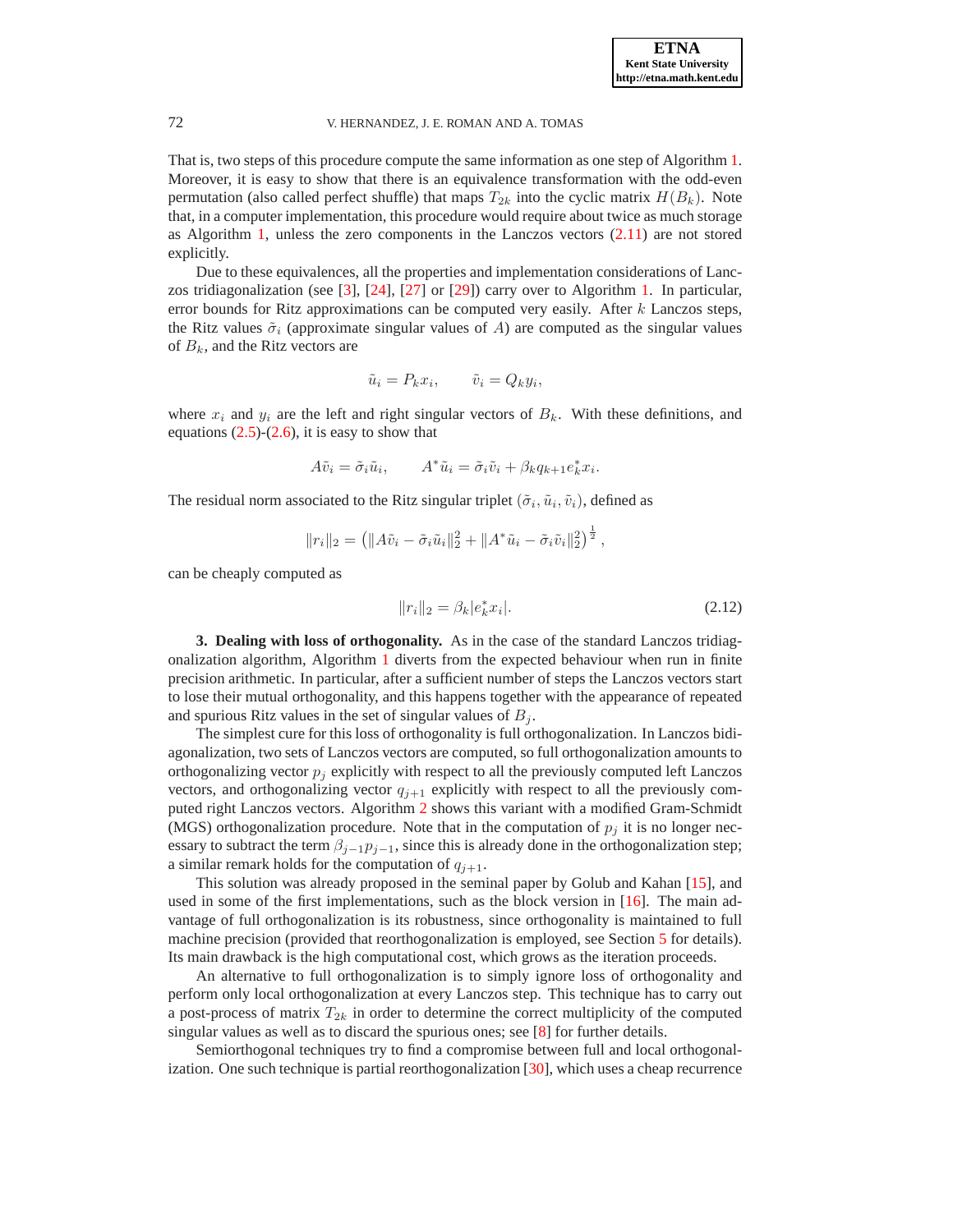<span id="page-5-0"></span>ALGORITHM 2 (Lanczos Bidiagonalization with Full Orthogonalization).

Choose a unit-norm vector  $q_1$ For  $j = 1, 2, ..., k$  $p_i = Aq_i$ For  $i = 1, 2, ..., j - 1$  $\gamma=p_i^*p_j$  $p_j = p_j - \gamma p_i$ end  $\alpha_j = ||p_j||_2$  $p_j = p_j/\alpha_j$  $q_{j+1} = A^* p_j$ For  $i = 1, 2, ..., j$  $\gamma = q_i^* q_{j+1}$  $q_{j+1} = q_{j+1} - \gamma q_i$ end  $\beta_j = ||q_{j+1}||_2$  $q_{j+1} = q_{j+1}/\beta_j$ end

to estimate the level of orthogonality, and applies some corrective measures when it drops below a certain threshold. This technique has been adapted by Larsen [\[25\]](#page-17-0) to the particular case of Lanczos bidiagonalization. In this case, two recurrences are necessary, one for monitoring loss of orthogonality among right Lanczos vectors, and the other one for left Lanczos vectors.

However, these alternatives to full orthogonalization are not very meaningful in the context of restarted variants, discussed in Section [4.](#page-6-0) First, the basis size is limited so the cost of full orthogonalization does not grow indefinitely. Second, currently there is no reliable theory background on how to adapt semiorthogonal techniques to the case in which a restart is performed. In [\[7\]](#page-16-12) an attempt is done to extend semi-orthogonalization also to locked eigenvectors in the context of an explicitly restarted eigensolver. In the case of thick restart, the technique employed in this paper, numerical experiments carried out by the authors show that orthogonality with respect to restart vectors must be enforced explicitly in each iteration, negating the advantage of semiorthogonal techniques.

*One-sided variant.* There is a variation of Algorithm [2](#page-5-0) that maintains the effectiveness of full reorthogonalization, but with a considerably reduced cost. This technique was proposed by Simon and Zha [\[31\]](#page-17-6). The idea comes from the observation that, in the Lanczos bidiagonalization procedure without reorthogonalization, the level of orthogonality of left and right Lanczos vectors go hand in hand. If we quantify the level of orthogonality of the Lanczos vectors  $\hat{P}_j$  and  $\hat{Q}_j$ , computed in finite precision arithmetic, as

$$
\eta(\hat{P}_j) = \|I - \hat{P}_j^*\hat{P}_j\|_2, \quad \eta(\hat{Q}_j) = \|I - \hat{Q}_j^*\hat{Q}_j\|_2,
$$

then it can be observed that at a given Lanczos step j,  $\eta(\hat{P}_j)$  and  $\eta(\hat{Q}_j)$  differ in no more than an order of magnitude, except maybe when  $B_j$  becomes very ill-conditioned. This observation led Simon and Zha to propose what they called the one-sided version, shown in Algorithm [3.](#page-6-1)

Note that the only difference of Algorithm [3](#page-6-1) with respect to Algorithm [2](#page-5-0) is that  $p_i$  is no longer orthogonalized explicitly. Still, numerical experiments carried out by Simon and Zha show that the computed  $\tilde{P}_j$  vectors maintain a similar level of orthogonality as  $\hat{Q}_j$ .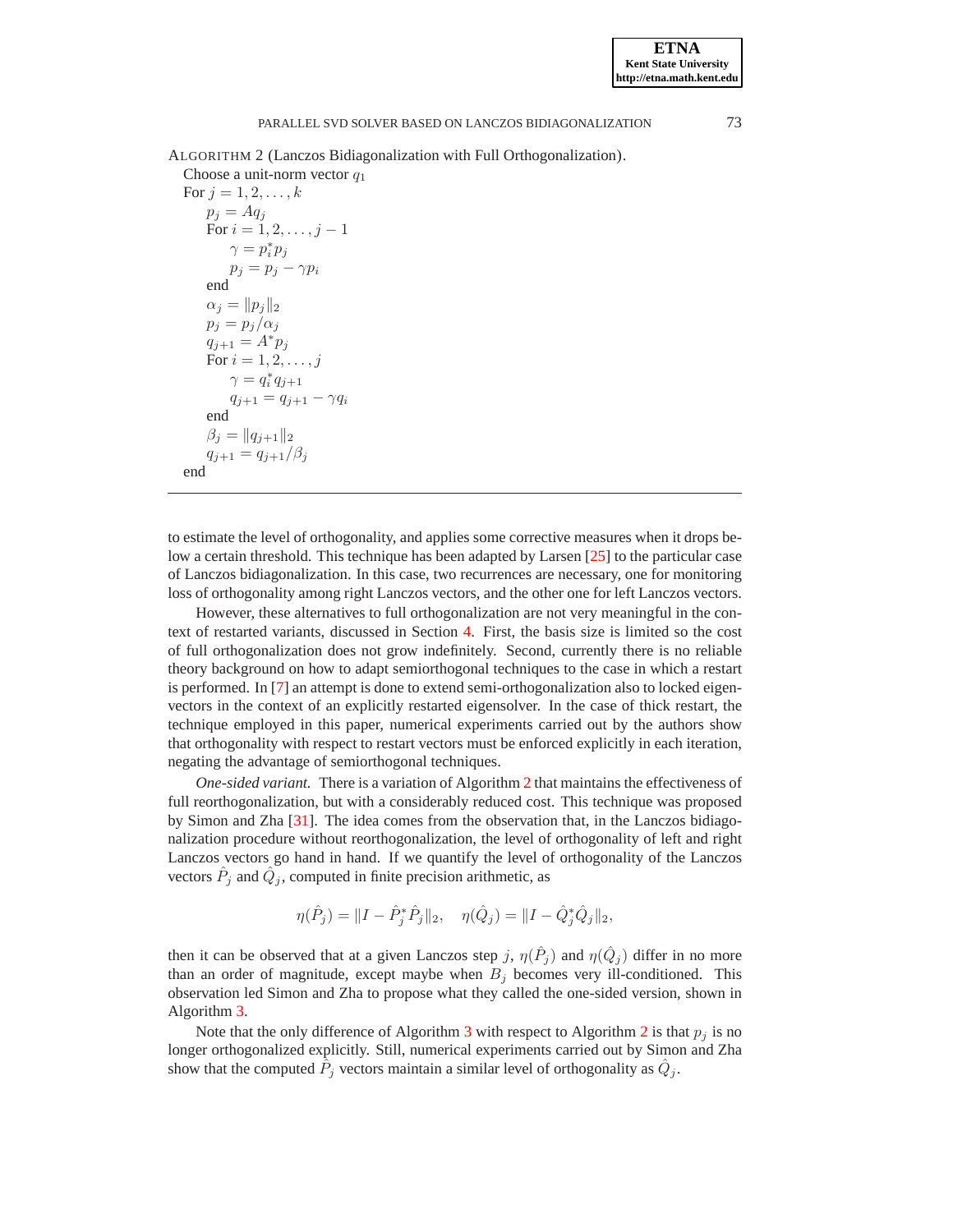ALGORITHM 3 (One-Sided Lanczos Bidiagonalization).

Choose a unit-norm vector  $q_1$ Set  $\beta_0 = 0$ For  $j = 1, 2, ..., k$  $p_j = Aq_j - \beta_{j-1}p_{j-1}$  $\alpha_j = ||p_j||_2$  $p_j = p_j/\alpha_j$  $q_{j+1} = A^* p_j$ For  $i = 1, 2, ..., j$  $\gamma = q_i^* q_{j+1}$  $q_{j+1} = q_{j+1} - \gamma q_i$ end  $\beta_j = ||q_{j+1}||_2$  $q_{j+1} = q_{j+1}/\beta_j$ end

When the singular values of interest are the smallest ones, then  $B_i$  may become illconditioned. A robust implementation should track this event and revert to the two-sided variant when a certain threshold is exceeded.

<span id="page-6-0"></span>**4. Restarted bidiagonalization.** Restarting is a key aspect in the efficient implementation of projection-based eigensolvers, such as those based on Arnoldi or Jacobi-Davidson. This topic has motivated an intense research activity in recent years. These developments are also applicable to Lanczos, especially if full reorthogonalization is employed. In this section, we adapt the discussion to the context of Lanczos bidiagonalization.

The number of iterations required in the Lanczos bidiagonalization algorithm (i.e., the value of  $k$ ) can be quite high if many singular triplets are requested, and also depends on the distribution of the singular values, as convergence is slow in the presence of clustered singular values. Increasing  $k$  too much may not be acceptable, since this implies a growth in storage requirements and, sometimes more important, a growth of computational cost per iteration in the case of full orthogonalization. To avoid this problem, restarted variants limit the maximum number of Lanczos steps to a fixed value  $k$ , and when this value is reached the computation is re-initiated. This can be done in different ways.

Explicit restart consists of rerunning the algorithm with a "better" initial vector. In Al-gorithms [1](#page-3-0)[-3,](#page-6-1) the initial vector is  $q_1$ , so the easiest strategy is to replace  $q_1$  with the right Ritz vector associated to the approximate dominant singular value. A block equivalent of this technique was employed in  $[16]$ . In the case that many singular triplets are to be computed, it is not evident how to build the new  $q_1$ . One possibility is to compute  $q_1$  as a linear combination of a subset of the computed Ritz vectors, possibly applying a polynomial filter to remove components in unwanted directions.

Implicit restart is a much better alternative that eliminates the need to explicitly compute a new start vector  $q_1$ . It consists of combining the Lanczos bidiagonalization process with the implicitly shifted QR algorithm. The  $k$ -step Lanczos relations described in  $(2.5)-(2.6)$  $(2.5)-(2.6)$ are transformed and truncated to order  $\ell \leq k$ , and then extended again to order k. The procedure allows the small-size equations to retain the relevant spectral information of the full-size relations. A detailed description of this technique can be found in [\[6\]](#page-16-13), [\[21\]](#page-16-14), [\[23\]](#page-16-15) and [\[26\]](#page-17-1).

An equivalent yet easier to implement alternative to implicit restart is the so-called thick restart, originally proposed in the context of Lanczos tridiagonalization [\[32\]](#page-17-7). We next de-

<span id="page-6-1"></span>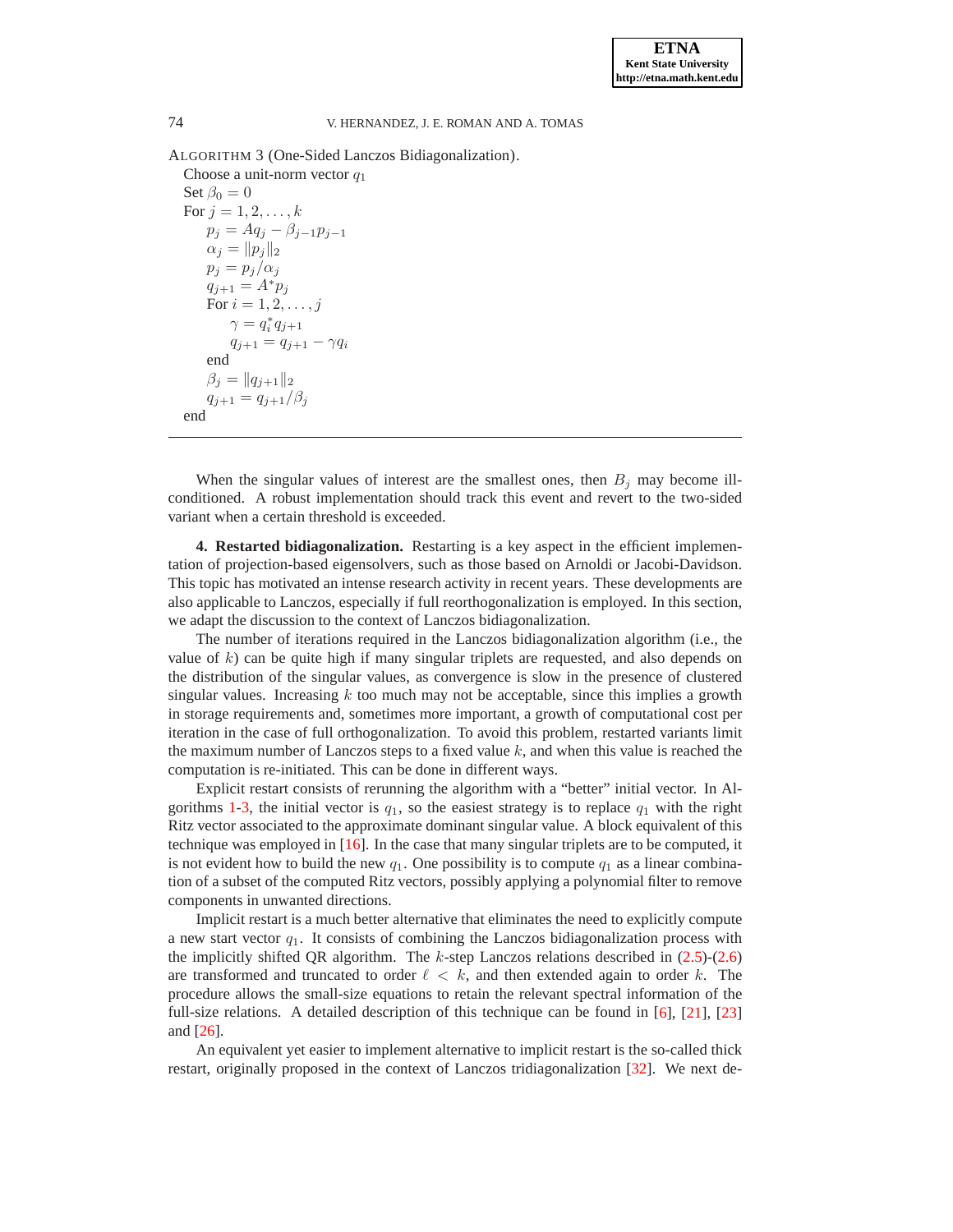scribe how this method can be adapted to Lanczos bidiagonalization, as proposed in [\[1\]](#page-16-7).

<span id="page-7-0"></span>The main idea of thick-restarted Lanczos bidiagonalization is to reduce the full  $k$ -step Lanczos bidiagonalization,  $(2.5)-(2.6)$  $(2.5)-(2.6)$ , to the following one

$$
A\tilde{Q}_{\ell+1} = \tilde{P}_{\ell+1}\tilde{B}_{\ell+1},\tag{4.1}
$$

$$
A^* \tilde{P}_{\ell+1} = \tilde{Q}_{\ell+1} \tilde{B}_{\ell+1}^* + \tilde{\beta}_{\ell+1} \tilde{q}_{\ell+2} e_{k+1}^*,\tag{4.2}
$$

where the value of  $\ell < k$  could be, for instance, the number of wanted singular values. The key point here is to build the decomposition of  $(4.1)-(4.2)$  $(4.1)-(4.2)$  in such a way that it keeps the relevant spectral information contained in the full decomposition. This is achieved directly by setting the first  $\ell$  columns of  $\tilde{Q}_{\ell+1}$  to be the wanted approximate right singular vectors, and analogously in  $\tilde{P}_{\ell+1}$  the corresponding approximate left singular vectors. It can be shown [\[1\]](#page-16-7) that it is possible to easily build a decomposition that satisfies these requirements, as described in the following.

<span id="page-7-1"></span>We start by defining  $\tilde{Q}_{\ell+1}$  as

$$
\tilde{Q}_{\ell+1} = [\tilde{v}_1, \tilde{v}_2, \dots, \tilde{v}_{\ell}, q_{k+1}], \qquad (4.3)
$$

that is, the Ritz vectors  $\tilde{v}_i = Q_k y_i$  together with the last Lanczos vector generated by Algo-rithm [1.](#page-3-0) Note that this matrix has orthonormal columns because  $Q_k^* q_{k+1} = 0$  by construction. Similarly, define  $\tilde{P}_{\ell+1}$  as

$$
\tilde{P}_{\ell+1} = [\tilde{u}_1, \tilde{u}_2, \dots, \tilde{u}_{\ell}, \tilde{p}_{\ell+1}], \qquad (4.4)
$$

<span id="page-7-2"></span>with  $\tilde{u}_i = P_k x_i$ , and  $\tilde{p}_{\ell+1}$  a unit-norm vector computed as  $\tilde{p}_{\ell+1} = f/||f||_2$ , where f is the vector resulting from orthogonalizing  $Aq_{k+1}$  with respect to the first  $\ell$  left Ritz vectors,  $\tilde{u}_i$ ,

$$
f = Aq_{k+1} - \sum_{i=1}^{\ell} \tilde{\rho}_i \tilde{u}_i.
$$

It can be shown that the orthogonalization coefficients can be computed as  $\tilde{\rho}_i = \beta_k e_k^* x_i$ ; note that these values are similar to the residual bounds in [\(2.12\)](#page-4-0), but here the sign is relevant. The new projected matrix is

$$
\tilde{B}_{\ell+1} = \begin{bmatrix}\n\tilde{\sigma}_1 & & & & \tilde{\rho}_1 \\
& \tilde{\sigma}_2 & & & \tilde{\rho}_2 \\
& & \ddots & & \vdots \\
& & & \tilde{\sigma}_{\ell} & \tilde{\rho}_{\ell} \\
& & & & \tilde{\alpha}_{\ell+1}\n\end{bmatrix},
$$

where  $\tilde{\alpha}_{\ell+1} = ||f||_2$ , so that [\(4.1\)](#page-7-0) holds. To complete the form of a Lanczos bidiagonalization, it only remains to define  $\tilde{\beta}_{\ell+1}$  and  $\tilde{q}_{\ell+2}$  in [\(4.2\)](#page-7-0), which turn out to be  $\tilde{\beta}_{\ell+1} = ||g||_2$  and  $\tilde{q}_{\ell+2} = g/\|g\|_2$ , where  $g = A^*\tilde{p}_{\ell+1} - \tilde{\alpha}_{\ell+1}q_{k+1}$ .

It is shown in [\[1\]](#page-16-7) that the Lanczos bidiagonalization relation is maintained if Algorithm [1](#page-3-0) is run for  $j = \ell + 2, \ldots, k$ , starting from the values of  $\tilde{\beta}_{\ell+1}$  and  $\tilde{q}_{\ell+2}$  indicated above, thus obtaining a new full-size decomposition. In this case, the projected matrix is no longer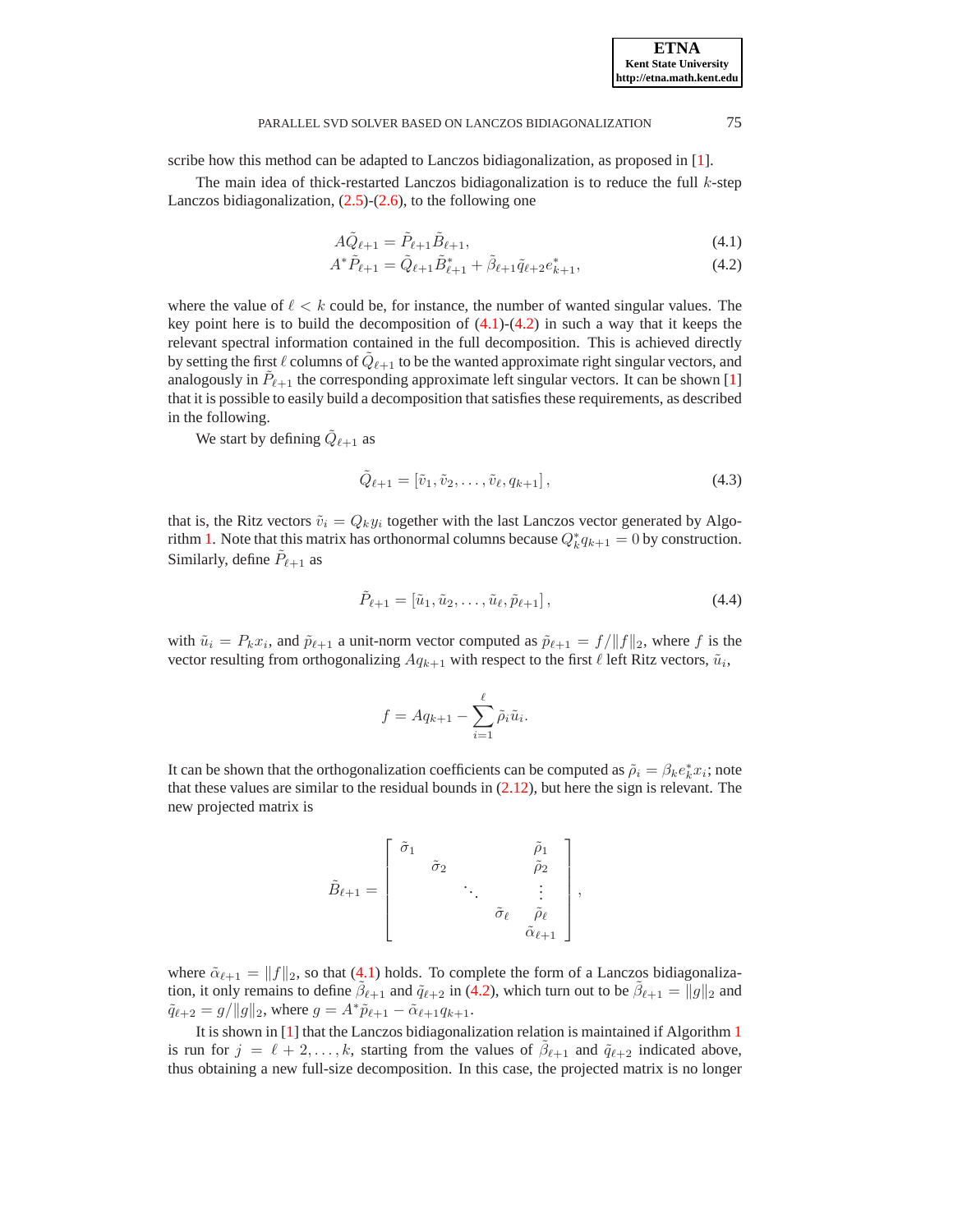ALGORITHM 4 (Thick-restart Lanczos Bidiagonalization).

Input: Matrix A, initial unit-norm vector  $q_1$ , and number of steps k

- Output:  $\ell \leq k$  Ritz triplets
	- 1. Build an initial Lanczos bidiagonalization of order  $k$
	- 2. Compute Ritz approximations of the singular triplets
	- 3. Truncate to a Lanczos bidiagonalization of order  $\ell$
	- 4. Extend to a Lanczos bidiagonalization of order  $k$
	- 5. Check convergence and if not satisfied, go to step 2

bidiagonal, but it takes the form

$$
\tilde{B}_k = \begin{bmatrix}\n\tilde{\sigma}_1 & \tilde{\rho}_1 & & & \\
\tilde{\sigma}_2 & \tilde{\rho}_2 & & & \\
 & \ddots & \vdots & & \\
 & \tilde{\sigma}_\ell & \tilde{\rho}_\ell & \\
 & \tilde{\alpha}_{\ell+1} & \beta_{\ell+1} & \\
 & \ddots & \ddots & \vdots & \\
 & \alpha_{k-1} & \beta_{k-1} & \\
 & \alpha_k\n\end{bmatrix},
$$

where the values without tilde are computed in the usual way with Algorithm [1.](#page-3-0)

When carried out in an iterative fashion, the above procedure results in Algorithm [4.](#page-8-1) The step 4 can be executed by a variation of Algorithm [3,](#page-6-1) as illustrated in Algorithm [5.](#page-8-2) Starting from the new initial vector,  $q_{\ell+1}$ , this algorithm first computes the corresponding left initial vector  $p_{\ell+1}$ , and then proceeds in the standard way.

<span id="page-8-2"></span>ALGORITHM 5 (One-Sided Lanczos Bidiagonalization – restarted).

```
p_{\ell+1} = A q_{\ell+1}For i = 1, 2, \ldots, \ellp_{\ell+1} = p_{\ell+1} - \tilde{\rho}_i p_iend
For j = \ell + 1, \ell + 2, ..., k\alpha_j = ||p_j||_2p_i = p_i/\alpha_iq_{j+1} = A^* p_jFor i = 1, 2, ..., j\gamma = q_i^* q_{j+1}q_{j+1} = q_{j+1} - \gamma q_iend
     \beta_j = ||q_{j+1}||_2q_{j+1} = q_{j+1}/\beta_jIf j < kp_{j+1} = Aq_{j+1} - \beta_j p_jend
end
```
<span id="page-8-1"></span>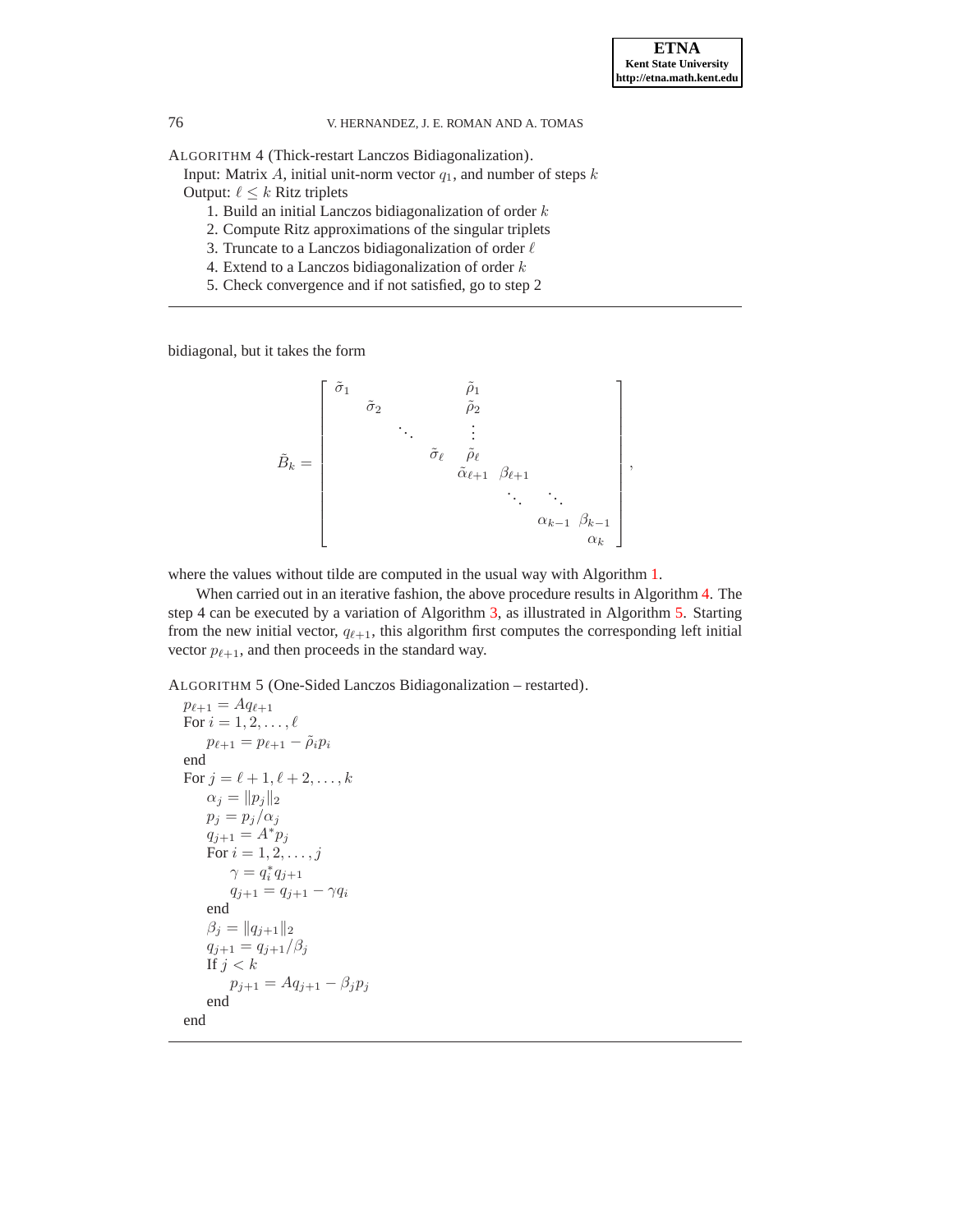**5. Parallel implementation in SLEPc.** This work is framed in the context of the SLEPc project. SLEPc, the Scalable Library for Eigenvalue Problem Computations [\[19,](#page-16-4) [20\]](#page-16-5), is a parallel software library intended for the solution of large, sparse eigenvalue problems. A collection of eigensolvers is provided, that can be used for different types of eigenproblems, either standard or generalized ones, both Hermitian and non-Hermitian, with either real or complex arithmetic. SLEPc also provides built-in support for spectral transformations such as shiftand-invert. In addition, a mechanism for computing partial singular value decompositions is also available, either via the associated eigenproblems (cross product or cyclic matrix) or with Lanczos bidiagonalization as described in this paper.

SLEPc is an extension of PETSc, the Portable, Extensible Toolkit for Scientific Computation [\[4\]](#page-16-16), and therefore reuses part of its software infrastructure, particularly the matrix and vector data structures. PETSc uses a message-passing programming paradigm with standard data distribution of vectors and matrices, i.e., by blocks of rows. With this distribution of data across processors, parallelization of the Lanczos bidiagonalization process (Algorithm [5\)](#page-8-2) amounts to carrying out the following three stages in parallel:

1. Basis expansion. In the case of Lanczos bidiagonalization, the method builds two bases, one associated to A and another to  $A^*$ , so this stage consists of a direct and transpose sparse matrix-vector product. In many applications, the matrix-vector product operation can be parallelized quite efficiently. This is the case in mesh-based computations, in which, if the mesh is correctly partitioned in compact subdomains, data needs to be exchanged only between processes owning neighbouring subdomains.

2. Orthogonalization. This stage consists of a series of vector operations such as inner products, additions, and multiplications by a scalar.

3. Normalization. From the parallelization viewpoint, the computation of the norm is equivalent to a vector inner product.

The matrix vector products at the core of the Lanczos process are implemented with PETSc's MatMult and MatMultTranspose operations. These operations are optimized for parallel sparse storage and even allow for matrix-free, user-defined matrix-vector product operations; see [\[4\]](#page-16-16) for additional details. PETSc matrices are stored in compressed sparse row (CSR) format so the MatMult operation achieves good cache memory efficiency. This operation is implemented as a loop that traverses the non-zero matrix elements and stores the resulting vector elements in order. However, the MatMultTranspose operation writes the resulting vector elements in a non-consecutive order, forcing frequent cache block copies to main memory. This difference in performance is evident especially in the case of rectangular matrices. In order to achieve good sequential efficiency, SLEPc stores the matrix  $A^*$ explicitly. This detail is transparent to the user and it can be deactivated to reduce memory usage. We will center our discussion on the orthogonalization and normalization stages, and assume that the implementation of the basis expansion is scalable. The test cases used for the performance analysis presented in Section [7](#page-13-0) have been chosen so that basis expansion has a negligible impact on scalability. Also, in those matrices the decision on the explicit storage of A<sup>∗</sup> makes little difference.

Vector addition and scaling operations can be parallelized trivially, with no associated communication. Therefore, the parallel efficiency of the orthogonalization and normalization steps only depends on how the required inner products are performed. The parallelization of a vector inner product requires a global reduction operation (an all-reduce addition), which on distributed-memory platforms has a significant cost, growing with the number of processes. Moreover, this operation represents a global synchronization point in the algorithm, thus hampering scalability if done too often. Consequently, global reduction operations should be eliminated whenever possible, for instance by grouping together several inner products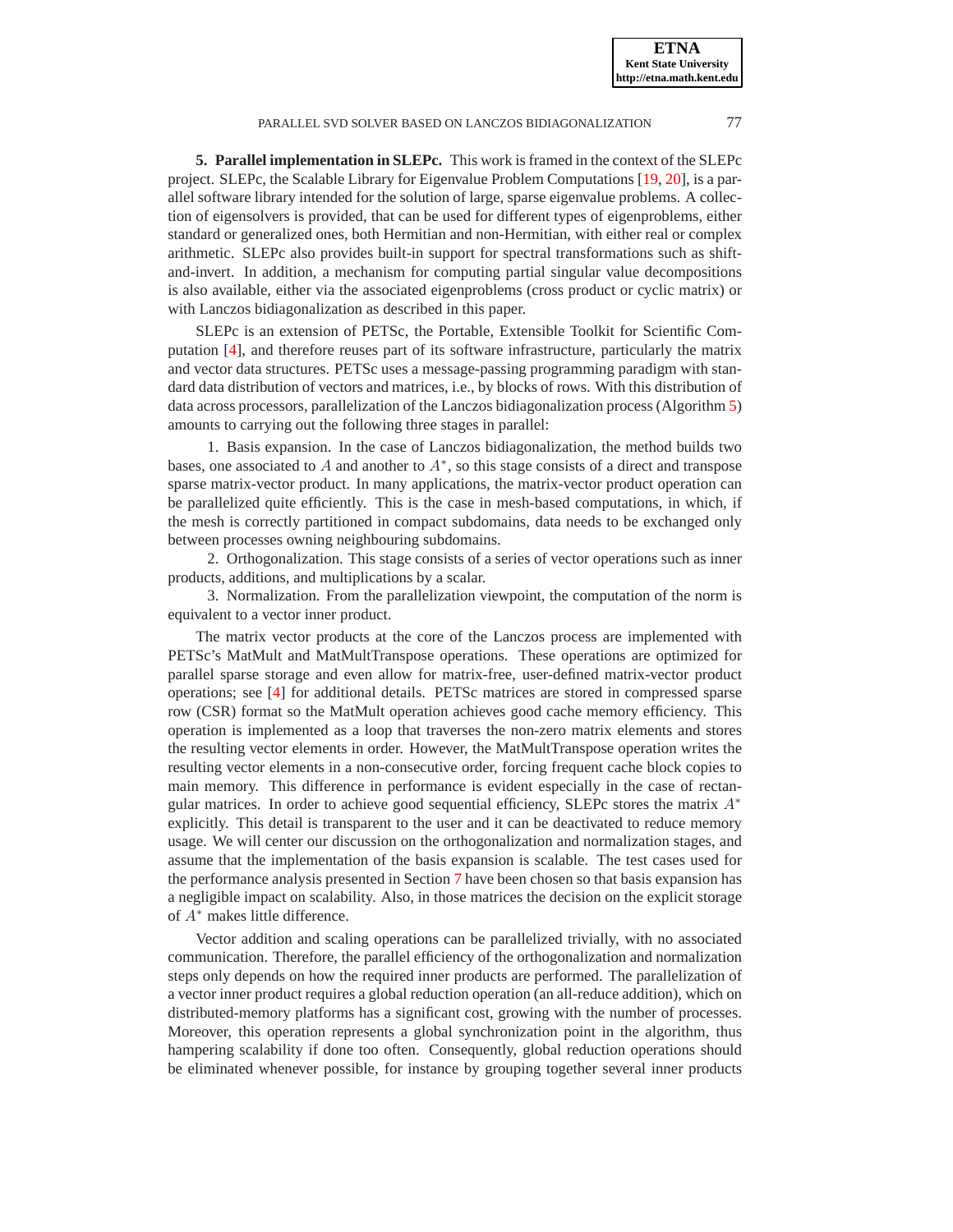in a single reduction. The multiple-vector product operation accomplishes all the individual inner products with just one synchronization point and roughly the same communication cost as just one inner product. A detailed analysis of these techniques applied to the Arnoldi method for eigenproblems has been published by the authors [\[18\]](#page-16-6).

As a consequence, classical Gram-Schmidt (CGS) orthogonalization scales better than the MGS procedure used in Algorithm [5,](#page-8-2) because CGS computes all the required inner products with the unmodified vector  $q_{j+1}$ , that is,  $c = Q_j^* q_{j+1}$ , and this operation can be carried out with a single communication. However, CGS is known to be numerical unstable when implemented in finite precision arithmetic. This problem can be solved by iterating the CGS procedure, until the resulting vector is sufficiently orthogonal to working accuracy. We will refer to this technique as selective reorthogonalization. A simple criterion can be used to avoid unnecessary reorthogonalization steps [\[9\]](#page-16-17). This criterion involves the computation of the vector norms before and after the orthogonalization. The parallel overhead associated to the first vector norm can be eliminated by joining its communication with the inner products corresponding to the computation of the orthogonalization coefficients c. The explicit computation of the second norm can be avoided with a simple technique used in [\[14\]](#page-16-18). The basic idea is to estimate this norm starting from the original norm (before the orthogonalization), by simply applying the Pythagorean theorem as described later in this section. Usually, at most one reorthogonalization is necessary in practice, although provision has to be made for a second one to handle specially ill-conditioned cases.

Another parallel optimization that can be applied to Algorithm [5](#page-8-2) is to postpone the normalization of  $p_j$  until after the orthogonalization of  $q_{j+1}$ . This allows for the union of two global communications, thus eliminating one synchronization point. As a side effect, the basis expansion has to be done with an unnormalized vector, but this is not a problem provided that all the computed quantities are corrected as soon as the norm is available. This technique was originally proposed in [\[22\]](#page-16-19) in the context of an Arnoldi eigensolver without reorthogonalization.

Applying all the above mentioned optimizations to Algorithm [5](#page-8-2) results in Algorithm [6.](#page-11-0) In this algorithm, lines 7 and 14 are the CGS orthogonalization step, and lines 17 and 19 are the CGS reorthogonalization step. The selective reorthogonalization criterion is checked in line 16, typically with a value of  $\eta = 1/\sqrt{2}$  as suggested in [\[9,](#page-16-17) [28\]](#page-17-8). In this expression,  $\rho$  represents the norm of  $q_{i+1}$  before the orthogonalization. This value is computed explicitly, as discussed later in this section. In contrast, the norm after orthogonalization,  $\beta_j$ , is estimated in lines 15 and 20. These estimations are based on the following relation due to lines 14 and 19,

$$
q_{j+1} = q'_{j+1} - Q_j c \,,\tag{5.1}
$$

where  $q_{j+1}$  and  $q'_{j+1}$  denote the vector before and after reorthogonalization, respectively, and  $Q_j c$  is the vector resulting from projecting  $q_{j+1}$  onto  $\text{span}{q_1, q_2, \ldots, q_j}$ . In exact arithmetic,  $q'_{j+1}$  is orthogonal to this subspace and it is possible to apply the Pythagorean theorem to the right-angled triangle formed by these three vectors

$$
||q_{j+1}||_2^2 = ||q_{j+1}'||_2^2 + ||Q_j c||_2^2.
$$
 (5.2)

Since the columns of  $Q_j$  are orthonormal, the wanted norm can be computed as

$$
||q'_{j+1}||_2 = \sqrt{||q_{j+1}||_2^2 - \sum_{i=1}^j c_i^2}.
$$
\n(5.3)

<span id="page-10-0"></span>In deriving [\(5.3\)](#page-10-0), we have assumed that  $q'_{j+1}$  is orthogonal to span $\{q_1, q_2, \ldots, q_j\}$  and that the columns of  $Q_j$  are orthonormal. These assumptions are not necessarily satisfied in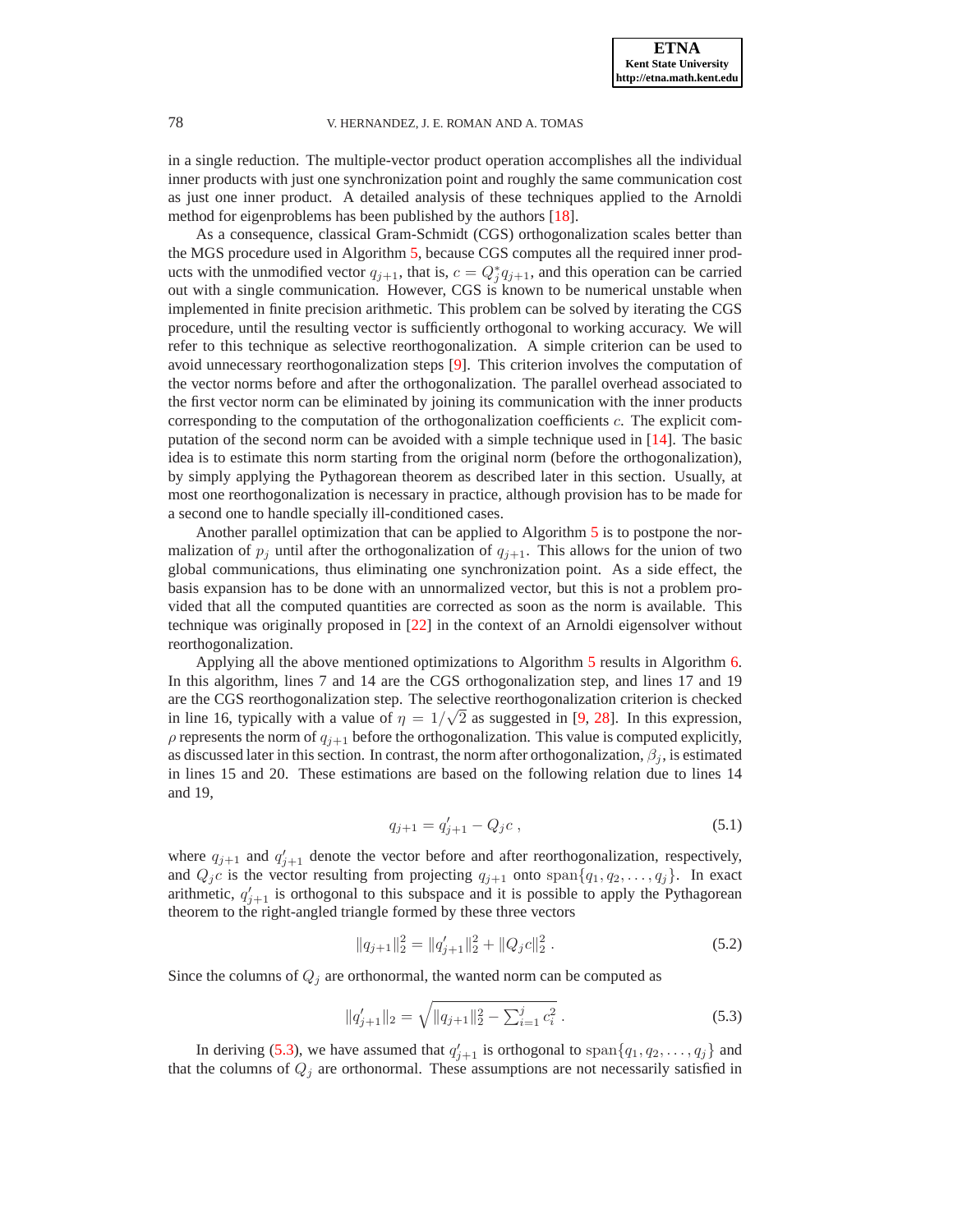<span id="page-11-0"></span>ALGORITHM 6 (One-Sided Lanczos Bidiag. – restarted, with enhancements).

 $p_{\ell+1} = A q_{\ell+1}$ 2 For  $i = 1, 2, ..., \ell$  $p_{\ell+1} = p_{\ell+1} - \tilde{\rho}_i p_i$ 4 end 5 For  $j = \ell + 1, \ell + 2, ..., k$  $q_{j+1} = A^* p_j$  $c = Q_j^* q_{j+1}$  $\rho = ||q_{j+1}||_2$  $\alpha_j = ||p_j||_2$  $p_i = p_i/\alpha_i$  $q_{j+1} = q_{j+1}/\alpha_j$  $c = c/\alpha_i$  $\rho = \rho/\alpha_j$  $q_{j+1} = \underline{q_{j+1} - Q_j c}$  $\beta_j = \sqrt{\rho^2 - \sum_{i=1}^j c_i^2}$ 16 If  $\beta_i < \eta \rho$  $c = Q_j^* q_{j+1}$  $\rho = ||\dot{q}_{j+1}||_2$ <br>19  $q_{i+1} = q_{i+1}$  $q_{j+1} = \underline{q_{j+1} - Q_j c}$  $\beta_j = \sqrt{\rho^2 - \sum_{i=1}^j c_i^2}$ 21 end  $q_{j+1} = q_{j+1}/\beta_j$ 23 If  $i < k$  $p_{j+1} = Aq_{j+1} - \beta_j p_j$ <br>25 end end 26 end

finite precision arithmetic, and for this reason we consider it as an estimation of the norm. Usually, these estimates are very accurate because the  $c_i$  coefficients are very small compared to  $||q_{j+1}||_2^2$ , that is,  $q_{j+1}$  and  $q'_{j+1}$  have roughly the same norm.

The first estimate (line 15) may be inaccurate if  $q_{i+1}$  is not fully orthogonal after the first orthogonalization. This does not represent a problem for the normalization stage, because in that case the criterion would force a reorthogonalization step and then a new norm estimation would be computed. Although the reorthogonalization criterion may seem less trustworthy, due to the use of estimates, the numerical experiments described in Section [6](#page-12-0) reveal that this algorithm is as robust as Algorithm [5.](#page-8-2) In very exceptional cases,  $||q_{j+1}||_2^2$  could be as small as  $\sum_{i=1}^{j} c_i^2$ , so that it is safer to discard the estimate and to compute the norm explicitly. This implementation detail is omitted from Algorithm  $6$  in order to maintain its readability.

The second major enhancement incorporated into Algorithm [6](#page-11-0) is that the computation of  $\alpha_j$  and the normalization of  $p_j$  are delayed until after the computation of  $q_{j+1} = A^*p_j$ (these operations appear at the beginning of the loop in Algorithm [5\)](#page-8-2). Thus,  $q_{i+1}$  must be corrected with this factor  $\alpha_j$  in line 11,

$$
q'_{j+1} = A^* p'_j = A^* \alpha_j^{-1} p_j = \alpha_j^{-1} A^* p_j = \alpha_j^{-1} q_{j+1},
$$
\n(5.4)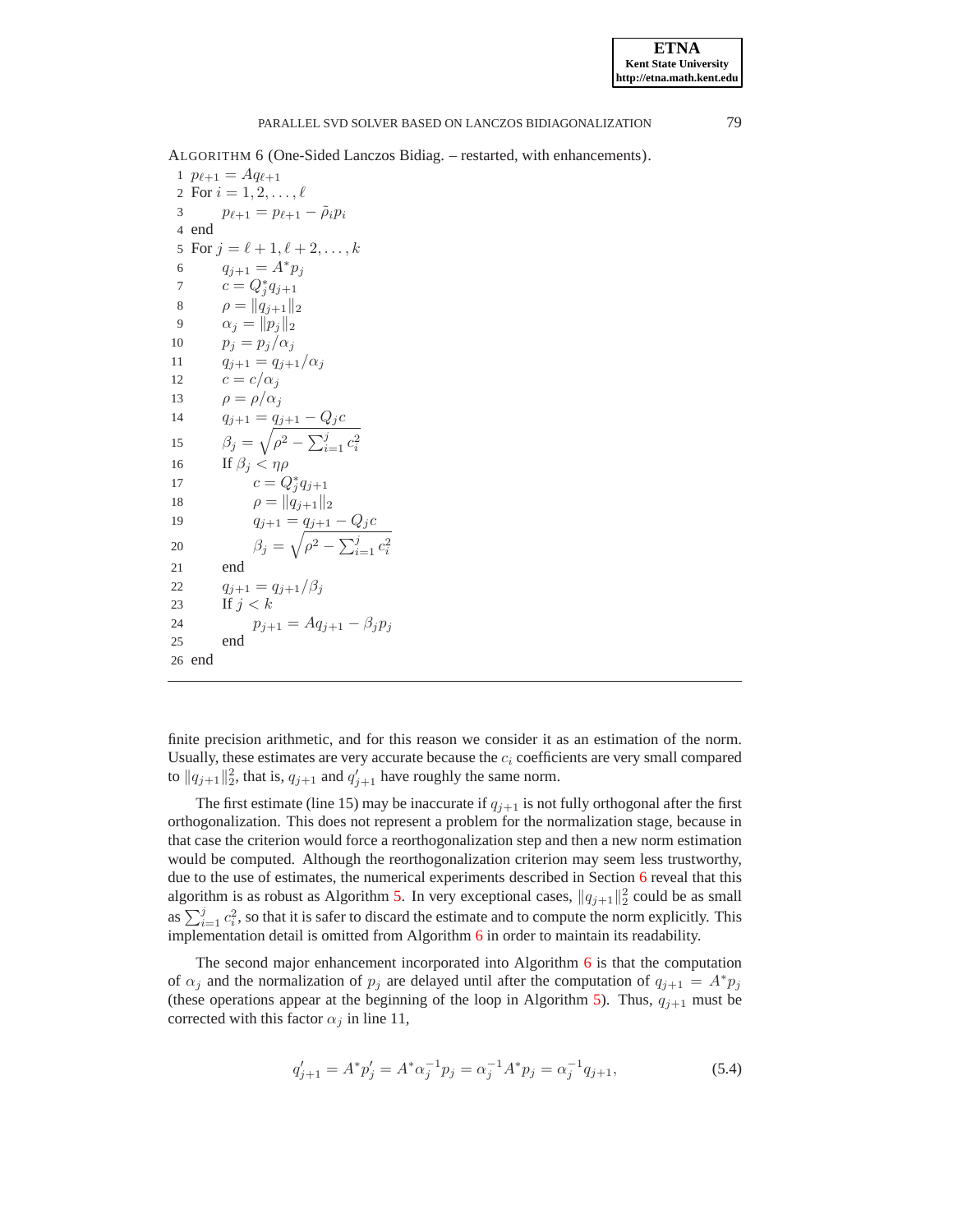

<span id="page-12-1"></span>FIGURE 6.1. *Maximum relative error for each of the test matrices.*

where  $p'_j$  denotes the vector  $p_j$  after the normalization, and  $q'_{j+1}$  denotes the vector  $q_{j+1}$  after the correction. In lines 12 and 13, c and  $\rho$  are also corrected as

$$
c' = Q_j^* q_{j+1}' = Q_j^* \alpha_j^{-1} q_{j+1} = \alpha_j^{-1} Q_j^* q_{j+1} = \alpha_j^{-1} c,\tag{5.5}
$$

$$
\rho' = \|q'_{j+1}\|_2 = \|\alpha_j^{-1} q_{j+1}\|_2 = \alpha_j^{-1} \|q_{j+1}\|_2 = \alpha_j^{-1} \rho.
$$
\n(5.6)

In Algorithm [6,](#page-11-0) the communications associated with operations in lines 7-9 can be joined together in one multiple reduction message. In the same way, the operations in lines 17 and 18 can also be joined in one message. The rest of the operations, with the exception of the two matrix-vector products in lines 6 and 24, can be executed in parallel trivially (without communication). Therefore, the parallel implementation of Algorithm [6](#page-11-0) needs only one (or two if reorthogonalization is needed) global synchronizations per iteration. This is a huge improvement over Algorithm [5,](#page-8-2) that has  $j + 2$  synchronizations per iteration.

<span id="page-12-0"></span>**6. Numerical results.** Algorithms [5](#page-8-2) and [6](#page-11-0) are not equivalent when using finite precision arithmetic. Therefore, their numerical behaviour must be analyzed. In order to check the accuracy of the computed singular values and vectors, the associated relative errors are computed explicitly after the finalization of the Lanczos process. If any of these values is greater than the required tolerance, then the bound used in the stopping criterion  $(2.12)$  is considered incorrect.

In this section, we perform an empirical test on a set of real-problem matrices, using the implementation referred to in Section [5,](#page-8-0) with standard double precision arithmetic. The analysis consists of measuring the relative error when computing the 10 largest singular values of non-Hermitian matrices from the Harwell-Boeing [\[12\]](#page-16-20) and NEP [\[2\]](#page-16-21) collections. These 165 matrices come from a variety of real applications. For this test, the solver is configured with tolerance equal to  $10^{-7}$  and a maximum of 30 basis vectors. This relative error is computed as

$$
\xi_i = \frac{\sqrt{\|Av_i - \sigma_i u_i\|_2^2 + \|A^* u_i - \sigma_i v_i\|_2^2}}{\sigma_i} \tag{6.1}
$$

for every converged singular value  $\sigma_i$  and its associated vectors  $v_i$  and  $u_i$ .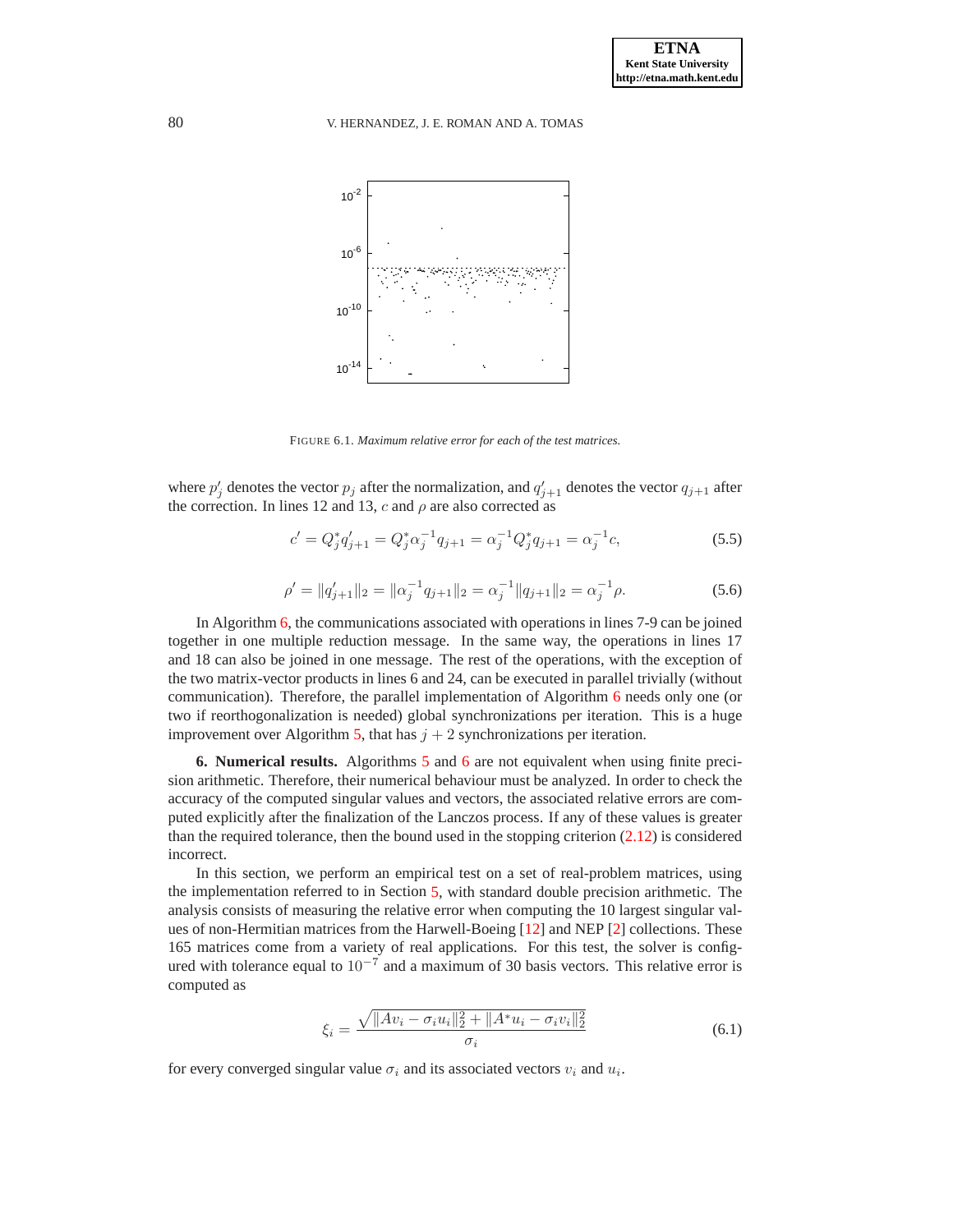**ETNA Kent State University http://etna.math.kent.edu**

<span id="page-13-1"></span>

| TABLE 7.1                                                                                                     |  |  |
|---------------------------------------------------------------------------------------------------------------|--|--|
| Statistics and sequential execution times on Xeon cluster with the AF23560 matrix. Times are given in seconds |  |  |
| and percentages are computed with respect to total time.                                                      |  |  |

|                                       | Algorithm 5   | Algorithm 6   |
|---------------------------------------|---------------|---------------|
| Vector dot products                   | 1,122         | 1,911         |
| Matrix-vector products                | 116           | 116           |
| Restarts                              | 3             | 3             |
| Total execution time                  | $0.84(100\%)$ | $1.22(100\%)$ |
| Vector dot products execution time    | $0.10(12\%)$  | 0.22(18%)     |
| Vector AXPY execution time            | 0.36(43%)     | 0.60(49%)     |
| Matrix-vector products execution time | $0.34(40\%)$  | 0.34(28%)     |

TABLE 7.2

<span id="page-13-2"></span>*Statistics and sequential execution times on Xeon cluster with the PRE2 matrix. Times are given in seconds and percentages are computed with respect to total time.*

|                                       | Algorithm 5  | Algorithm 6  |
|---------------------------------------|--------------|--------------|
| Vector dot products                   | 3,225        | 5,108        |
| Matrix-vector products                | 300          | 300          |
| <b>Restarts</b>                       | Q            |              |
| Total execution time                  | 86.58 (100%) | 82.42 (100%) |
| Vector dot products execution time    | 12.61 (15%)  | 14.27 (17%)  |
| Vector AXPY execution time            | 56.26 (65%)  | 49.68 (60%)  |
| Matrix-vector products execution time | 12.97 (15%)  | 12.96 (16%)  |

The results obtained running Algorithm [6](#page-11-0) on these tests are shown in Fig. [6.1,](#page-12-1) where each dot corresponds to the maximum relative error for one matrix within the collections. Only in three cases (ARC130, WEST0156, and PORES 1), both Algorithm [6](#page-11-0) and [5](#page-8-2) produce some singular triplets with a residual larger than the tolerance. In these cases, there is a difference of six orders of magnitude between the largest and smallest computed singular values, and this causes instability in the one-sided variants. However, these large errors can be avoided simply by explicitly reorthogonalizing the left Lanczos vectors  $p_i$  at the end of the computation.

<span id="page-13-0"></span>**7. Performance analysis.** In order to assess the parallel efficiency of the proposed algorithm (Algorithm [6\)](#page-11-0) and compare it with the original one (Algorithm [5\)](#page-8-2), several test cases were analyzed on two different computer platforms. In all these cases the solver was requested to compute 10 eigenvalues with tolerance set to  $10^{-7}$ , using a maximum of 30 basis vectors.

On one hand, two square matrices arising from real applications were used for measuring the parallel speed-up. These matrices are AF23560 (order 23,560 with 460,598 non-zero elements) from the NEP [\[2\]](#page-16-21) collection, and PRE2 (order 659,033 with 5,834,044 non-zero elements) from the University of Florida Sparse Matrix Collection [\[10\]](#page-16-22). The speed-up is calculated as the ratio of elapsed time with  $p$  processors to the fastest elapsed time with one processor. On the other hand, a synthetic test case is used for analyzing the scalability of the algorithm, measuring the scaled speed-up with variable problem size.

The first machine consists of 55 biprocessor nodes with Pentium Xeon processors at 2.8 GHz with 2 Gbytes of RAM, interconnected with an SCI network in a 2-D torus configuration. SLEPc was built with Intel compilers (version 10.1 with -O3 optimization level) and the Intel MKL version 8.1 library. Due to memory hardware contention problems, only one processor per node was used in the tests reported in this section. As shown in Tables [7.1](#page-13-1)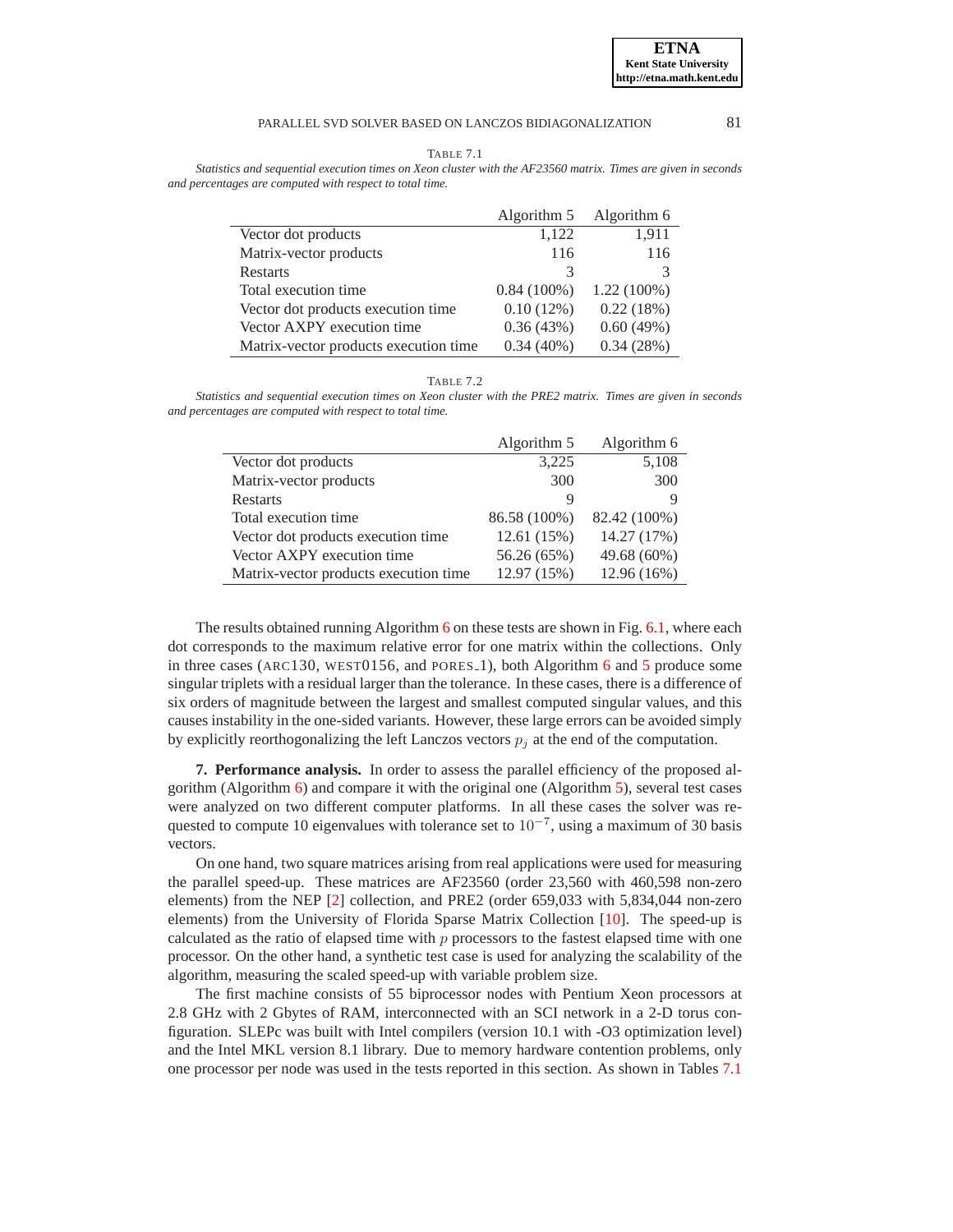

FIGURE 7.1. *Speed-up with AF23560 (left) and PRE2 (right) matrices on Xeon cluster.*

<span id="page-14-0"></span>

FIGURE 7.2. *Speed-up with AF23560 (left) and PRE2 (right) matrices on MareNostrum computer.*

<span id="page-14-1"></span>and [7.2,](#page-13-2) both algorithms carry out the same number of matrix-vector products and restarts for both problems. Although Algorithm [6](#page-11-0) performs more vector dot products than Algorithm [5](#page-8-2) due to reorthogonalization, the sequential execution times are similar, with an advantage of the proposed algorithm for the larger problem. This is due to the fact that CGS with reorthogonalization exploits the memory hierarchy better than MGS. These tables also show the execution times for the different operations. The largest execution time corresponds to the vector AXPY operations that are used in the orthogonalization phase and in the computation of the Ritz vectors during restart (Eqs. [4.3](#page-7-1) and [4.4\)](#page-7-2). Regarding the benefits of explicitly storing A<sup>∗</sup> versus using MatMultTranspose, in these cases the gain is hardly perceptible, only about 0.08% reduction in the overall time.

As expected, Figure [7.1](#page-14-0) shows that Algorithm [6](#page-11-0) has better speed-up than Algorithm [5](#page-8-2) with the AF23560 matrix. However, both algorithms show a good speed-up with the larger PRE2 matrix. In this case, the communication time is shadowed by the high computational cost of this problem and relative low number of processors.

These two tests were repeated on the MareNostrum computer in order to extend the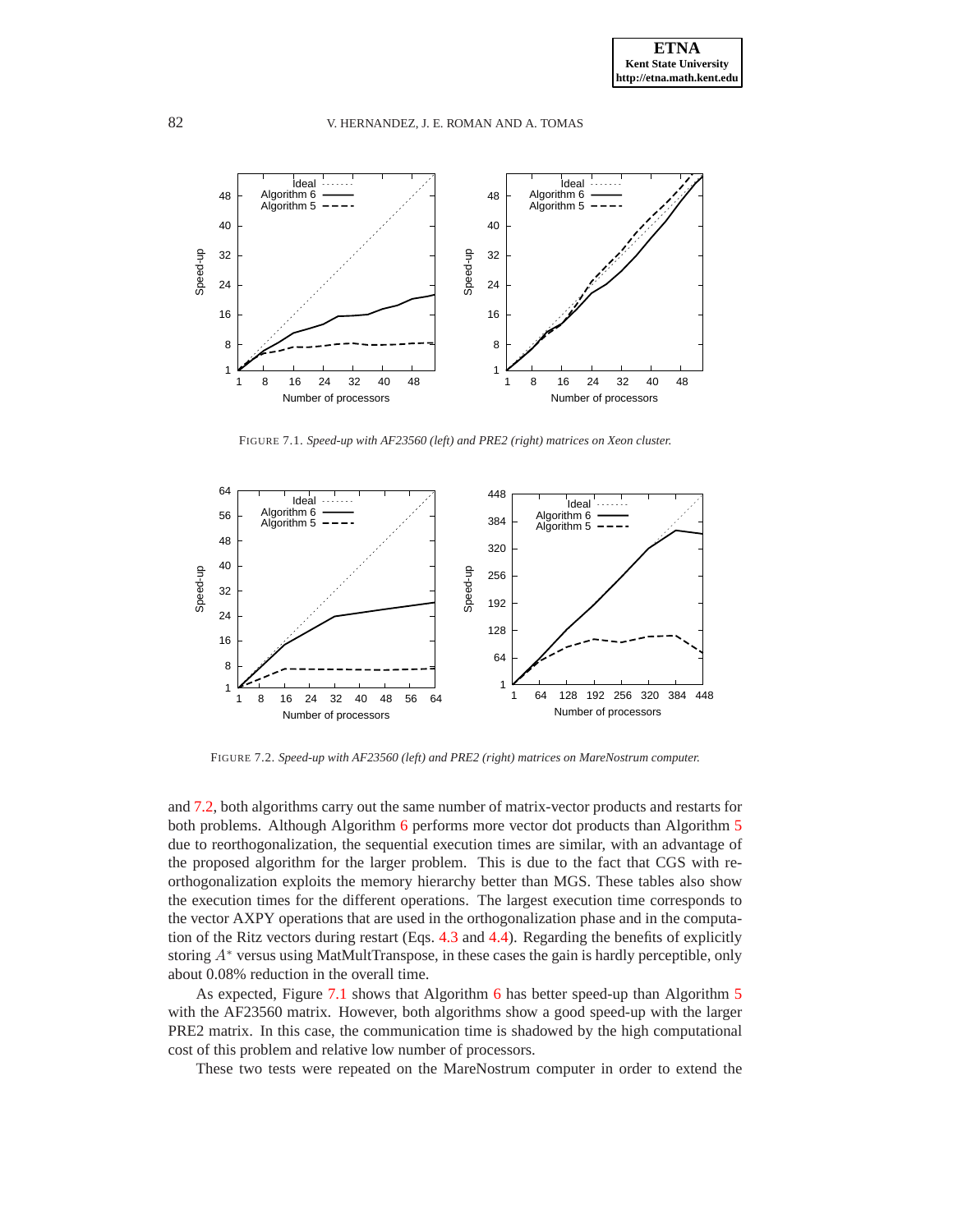

<span id="page-15-0"></span>FIGURE 7.3. *Scaled speed-up (left) and MFlop/s rate per processor (right) with random tridiagonal matrix on MareNostrum computer.*

analysis to more processors. This computer is configured as a cluster of 2,560 JS21 blades interconnected with a Myrinet network. Each blade has two IBM PowerPC 970MP dual-core processors at 2.3 GHz and 2 Gbytes of main memory. The IBM XL C compiler with default optimization and the ESSL library were used to build SLEPc. The sequential behaviour of the two algorithms on this machine is similar to the one reported previously in Tables [7.1](#page-13-1) and [7.2.](#page-13-2) Results with the AF23560 and PRE2 matrices (Fig. [7.2\)](#page-14-1) show the clear advantage of Algorithm [6](#page-11-0) over Algorithm [5](#page-8-2) as the number of processors increases. The implementation described in this work obtained a quasi-linear performance improvement up to 384 processors with the PRE2 test problem.

In these fixed size problems, the work assigned to each processor gets smaller as the number of processors increases, thus limiting the performance with a large number of processors. To minimize this effect, the size of local data must be kept constant, that is, the matrix dimension must grow proportionally to the number of processors, p. For this analysis, a square non-symmetric tridiagonal matrix with random entries has been used, with a dimension of  $100,000 \times p$ . The scaled speed-up shown in the left plot of Fig. [7.3](#page-15-0) is almost linear up to 448 processors, with a slight advantage for Algorithm [6.](#page-11-0) However, the proposed algorithm has significantly better throughput and gets closer to the machine's peak performance, as shown in the right plot of Fig. [7.3.](#page-15-0)

**8. Discussion.** In this paper, an optimized thick-restarted Lanczos bidiagonalization algorithm has been proposed in order to improve parallel efficiency in the context of singular value solvers. This algorithm is based on one-sided full reorthogonalization via iterated Classical Gram-Schmidt and its main goal is to reduce the number of synchronization points in their parallel implementation. The thick restart technique has proved to be effective in most cases, guaranteeing fast convergence with moderate memory requirements.

The performance results presented in Section [7](#page-13-0) show that the proposed algorithm achieves good parallel efficiency in all the test cases analyzed, and scales well when increasing the number of processors.

The SLEPc implementation of the algorithm analyzed in this paper represents an efficient and robust way of computing a subset of the largest singular values, together with the associated singular vectors, of very large and sparse matrices in parallel computers. How-

**ETNA Kent State University http://etna.math.kent.edu**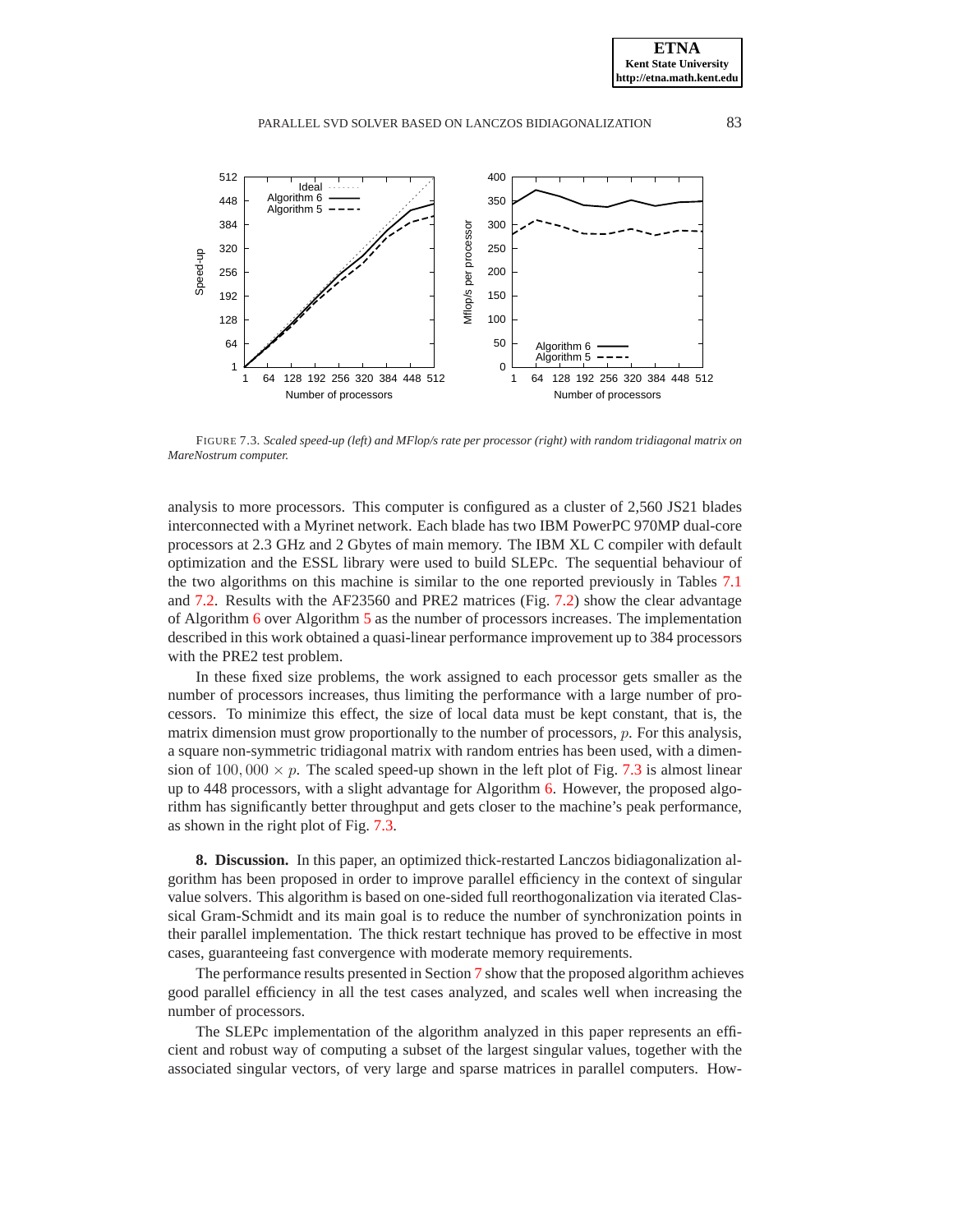ever, the standard Rayleigh-Ritz projection used by the solver is generally inappropriate for computing small singular values. Therefore, as a future work, it remains to implement also the possibility of performing a harmonic Ritz projection, as proposed in [\[1\]](#page-16-7).

**Acknowledgement.** The authors thankfully acknowledge the computer resources, technical expertise and assistance provided by the Barcelona Supercomputing Center (Centro Nacional de Supercomputación).

### **REFERENCES**

- <span id="page-16-7"></span>[1] J. BAGLAMA AND L. REICHEL, *Augmented implicitly restarted Lanczos bidiagonalization methods*, SIAM J. Sci. Comput., 27 (2005), pp. 19–42.
- <span id="page-16-21"></span>[2] Z. BAI, D. DAY, J. DEMMEL, AND J. DONGARRA, *A test matrix collection for non-Hermitian eigenvalue problems (release 1.0)*, Technical Report CS-97-355, Department of Computer Science, University of Tennessee, Knoxville, TN, USA, 1997. Available at <http://math.nist.gov/MatrixMarket>.
- <span id="page-16-10"></span>[3] Z. BAI, J. DEMMEL, J. DONGARRA, A. RUHE, AND H. VAN DER VORST, eds., *Templates for the Solution of Algebraic Eigenvalue Problems: A Practical Guide*, Society for Industrial and Applied Mathematics, Philadelphia, PA, 2000.
- <span id="page-16-16"></span>[4] S. BALAY, K. BUSCHELMAN, V. EIJKHOUT, W. D. GROPP, D. KAUSHIK, M. KNEPLEY, L. C. MCINNES, B. F. SMITH, AND H. ZHANG, *PETSc users manual*, Tech. Rep. ANL-95/11 - Revision 2.3.3, Argonne National Laboratory, 2007. Available at <http://www.mcs.anl.gov/petsc/petsc-as>.
- <span id="page-16-2"></span>[5] M. W. BERRY, Z. DRMACˇ, AND E. R. JESSUP, *Matrices, vector spaces, and information retrieval*, SIAM Rev., 41 (1999), pp. 335–362.
- <span id="page-16-13"></span>[6] Å. BJÖRCK, E. GRIMME, AND P. VAN DOOREN, *An implicit shift bidiagonalization algorithm for ill-posed systems*, BIT, 34 (1994), pp. 510–534.
- <span id="page-16-12"></span>[7] A. COOPER, M. SZULARZ, AND J. WESTON, *External selective orthogonalization for the Lanczos algorithm in distributed memory environments*, Parallel Comput., 27 (2001), pp. 913–923.
- <span id="page-16-11"></span>[8] J. CULLUM, R. A. WILLOUGHBY, AND M. LAKE, *A Lanczos algorithm for computing singular values and vectors of large matrices*, SIAM J. Sci. Statist. Comput., 4 (1983), pp. 197–215.
- <span id="page-16-17"></span>[9] J. W. DANIEL, W. B. GRAGG, L. KAUFMAN, AND G. W. STEWART, *Reorthogonalization and stable algorithms for updating the Gram–Schmidt QR factorization*, Math. Comp., 30 (1976), pp. 772–795.
- <span id="page-16-22"></span>[10] T. DAVIS, *University of Florida Sparse Matrix Collection*. NA Digest, 1992.
- Available at <http://www.cise.ufl.edu/research/sparse/matrices>.
- <span id="page-16-9"></span>[11] J. W. DEMMEL AND W. KAHAN, *Accurate singular values of bidiagonal matrices*, SIAM J. Sci. Statist. Comput., 11 (1990), pp. 873–912.
- <span id="page-16-20"></span>[12] I. S. DUFF, R. G. GRIMES, AND J. G. LEWIS, *Sparse matrix test problems*, ACM Trans. Math. Software, 15 (1989), pp. 1–14.
- <span id="page-16-1"></span>[13] L. ELDÉN AND E. SJÖSTRÖM, *Fast computation of the principal singular vectors of Toeplitz matrices arising in exponential data modelling*, Signal Processing, 50 (1996), pp. 151–164.
- <span id="page-16-18"></span>[14] J. FRANK AND C. VUIK, *Parallel implementation of a multiblock method with approximate subdomain solution*, App. Numer. Math., 30 (1999), pp. 403–423.
- <span id="page-16-8"></span>[15] G. H. GOLUB AND W. KAHAN, *Calculating the singular values and pseudo-inverse of a matrix*, SIAM J. Numer. Anal., Ser. B, 2 (1965), pp. 205–224.
- <span id="page-16-3"></span>[16] G. H. GOLUB, F. T. LUK, AND M. L. OVERTON, *A block Lanczos method for computing the singular values ´ of corresponding singular vectors of a matrix*, ACM Trans. Math. Software, 7 (1981), pp. 149–169.
- <span id="page-16-0"></span>[17] M. HANKE, *On Lanczos based methods for the regularization of discrete ill ´ -posed problems*, BIT, 41 (2001), pp. 1008–1018.
- <span id="page-16-6"></span>[18] V. HERNÁNDEZ, J. E. ROMÁN, AND A. TOMÁS, Parallel Arnoldi eigensolvers with enhanced scalability *via global communications rearrangement*, Parallel Comput., 33 (2007), pp. 521–540.
- <span id="page-16-4"></span>[19] V. HERNÁNDEZ, J. E. ROMÁN, A. TOMÁS, AND V. VIDAL, *SLEPc users manual*, Tech. Rep. DSIC-II/24/02 - Revision 2.3.3, D. Sistemas Informáticos y Computación, Universidad Politécnica de Valencia, 2007. Available at <http://www.grycap.upv.es/slepc>.
- <span id="page-16-5"></span>[20] V. HERNÁNDEZ, J. E. ROMÁN, AND V. VIDAL, *SLEPc: A scalable and flexible toolkit for the solution of eigenvalue problems*, ACM Trans. Math. Software, 31 (2005), pp. 351–362.
- <span id="page-16-14"></span>[21] Z. JIA AND D. NIU, *An implicitly restarted refined bidiagonalization Lanczos method for computing a partial singular value decomposition*, SIAM J. Matrix Anal. Appl., 25 (2003), pp. 246–265.
- <span id="page-16-19"></span>[22] S. K. KIM AND A. T. CHRONOPOULOS, *An efficient parallel algorithm for extreme eigenvalues of sparse nonsymmetric matrices*, Int. J. Supercomp. Appl., 6 (1992), pp. 98–111.
- <span id="page-16-15"></span>[23] E. KOKIOPOULOU, C. BEKAS, AND E. GALLOPOULOS, *Computing smallest singular triplets with implicitly restarted Lanczos bidiagonalization*, App. Numer. Math., 49 (2004), pp. 39–61.